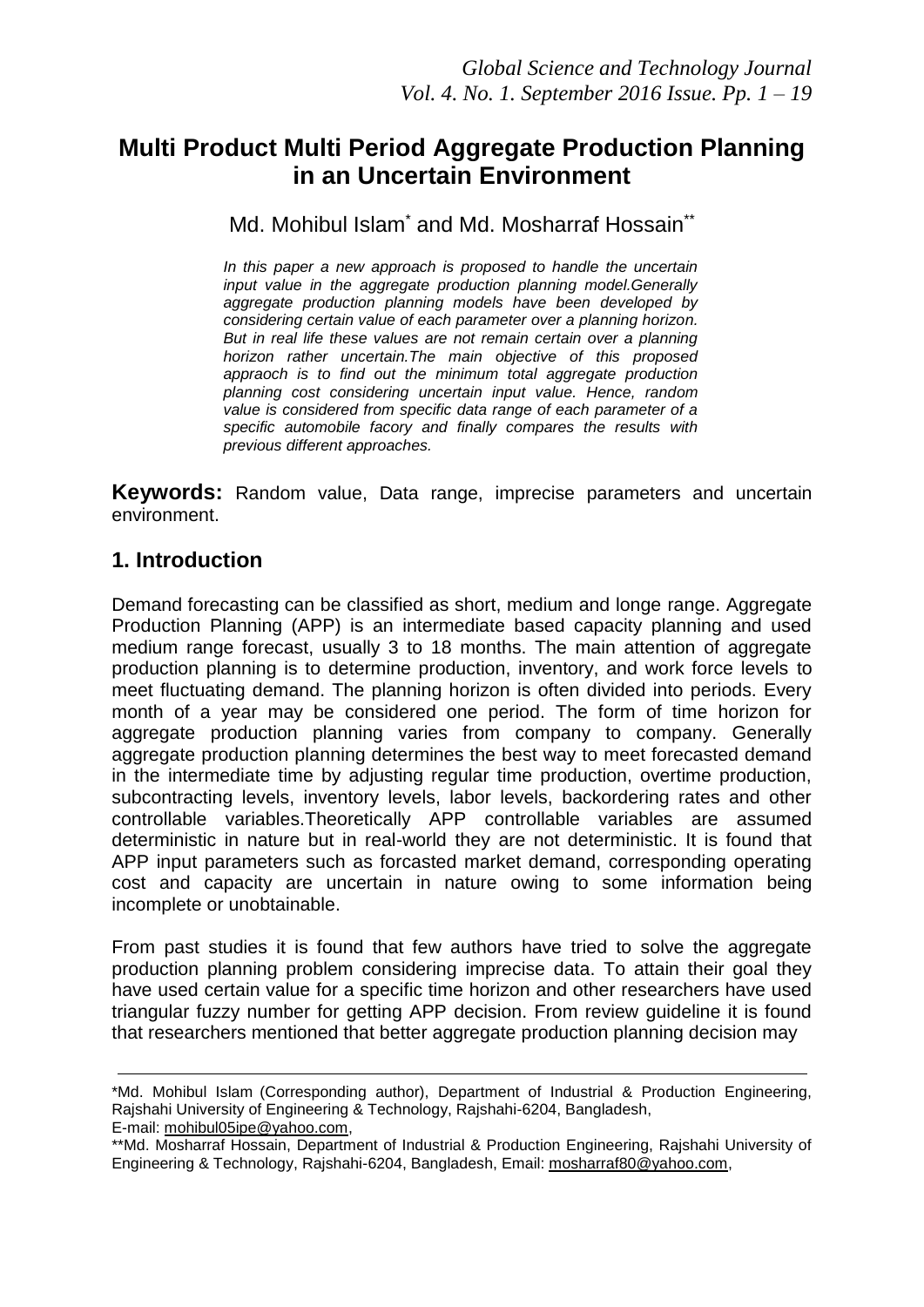be obtained if APP input data randomly consider in the model. But nobody has carried out research in such a way where APP input data randomly considered in their model. Hence the authors of this paper are highly motivated to fill up this research gap. This is the main cause for carry out the research work on this problem arena. The major distinguishable feature in this paper is that random value is to be considered randomly in the model. Then this random value is to be used both in the constraints and objective function iteratively for searching the minimum aggregate production planning cost. According to review considering uncertainty in APP model is very much important for produce more acceptable result. The major significance side of this new approach is that it incorporated uncertainty in the APP model. So, APP practioners get a clear guidline for handling uncertainty to solve their real life problem.

The rest of the paper is organized as follows: literature review is presented in section 2. Research methodology and mathematical statements are mentioned in section 3. Data collection and solving procedure are mentioned in section 4. Resuls and findings are presented in section 5. Section 6 and 7 represent conclusion and recommendation for further research respectively and finally the references are mentioned in the last portion of this paper.

## **2. Literature Review**

Wang and Fang (2001) mentioned that Aggregate Production Planning (APP) is a medium range capacity planning. It typically encompasses a time horizon from 2 to 12 months. They mentioned that input data of APP are fuzzy in nature. But they considered crisp value and apply trapezoidal membership function to determine the APP result. Generally when APP input data are considered as a crip value then these data do not behave fuzzy nature rather deterministic in nature. Leung et al (2003) proposed a multi-objective model which is developed to solve the production planning problem for maximize profit and minimize workforce level. For practical implications of the proposed model different managerial production plans are evaluated. Forecasted demand and others operating costs are varied from time to time. This variation should be considered during making decision regarding on aggregate production planning but that are ignored in their research study. Pradenas et al (2004) mentioned that aggregate production planning is particularly complex in nature for producing different products. They considered demands and corresponding operating costs are deterministic in nature but in real life these data are uncertain in nature. Wang and Liang (2004) mentioned that traditional methods are used precise data to solve APP problem. But in real world to get appropriate APP result the input data are need to consider imprecise owing to some information is incomplete or unobtainable. Jana and Roy (2005) discussed multi-objective linear programming problem with fuzzy objective function and fuzzy constraints. For doing solution they considered triangular fuzzy numbers which are deterministic in nature. Wang and Liang (2005) mentioned that in real world to get appropriate APP result the input data need to consider imprecise. To attain this goal they considered triangular fuzzy numbers and then fuzzy logic is applied. Jain and Palekar (2005) mentioned that most of the research on aggregate production planning focused on discrete parts manufacturing. They mentioned that where intermediate inventory is not allowed and multiple products are produced simultaneously using complex configurations of production machines traditional APP approach may produce erroneous results. They proposed configuration-based model from resource-based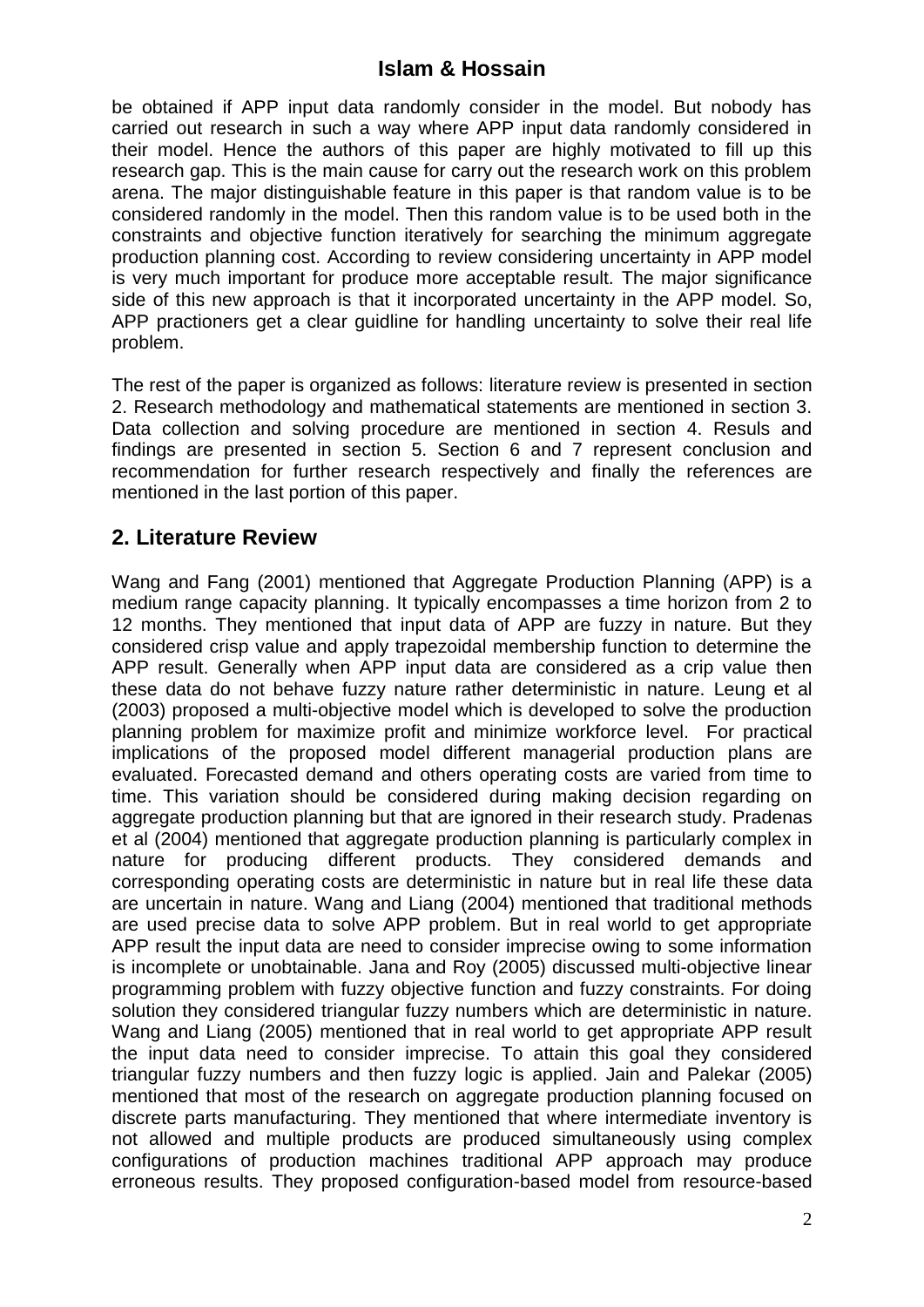model. But assumed deterministic input data for APP parameters which are not always deterministic in real life. Takey and Mesquita (2006) claimed that many industrial products are highly seasonally varied. To meet fluctuating demands make to stock strategy is used in terms of lowest inventory cost. But they considered fix operating costs which may variy with demand variation that is not considered in their study. Filho et al (2006) claimed that nobody integrate the objectives defined in manufacturing strategy in aggregate production planning model. Hence they proposed a multi objective model that included the context of manufacturing strategy. In order to accomplish their research works they considered demand and cost parameters are deterministic in nature. Jamalnia and Soukhakian (2009) mentioned that to get appropriate result from APP problems the input data need to consider imprecise. But it is noticed that they assigned certain value for every specific parameter. Gulsun et al (2009) mentioned that problems that involved a range data for a specific parameter need to take into account not only cost related objectives but also motivational or service level objectives simultaneously. They also mentioned that another important point is the uncertainty and flexibility factors. They mentioned that objective function of the model can be expressed with interval numbers. But it is noticed that in their work they assumed deterministic values of the APP parameters rather than interval value.

Baykasoglu and Gocken (2010) mentioned that in real world APP input data are imprecise because some information is incomplete or unobtainable. They consider triangular fuzzy numbe for some of the parameters and fix number for others. Effati and Abbasiyan (2010) focused on linear programming problems in which both the right-hand side and the technological coefficients are fuzzy numbers. They mentioned that according to Bellman and Zadeh (1970) approach obtained crisps values can be non-linear, where the non-linearity arises in constraints. They proposed two methods such as augmented lagrangian penalty method and method of feasible direction to solve this problem. Hashem et al (2011) mentioned that some critical parameters such as customer demand, corresponding operatin cost and manufacturing capacity are not known with certainty. So decision based on the certain value is a risk that demand might not be met with the right products. Mondal and Pathak (2011) mentioned that demand fluctuation is available in a dynamic market. Assigning a set of crisp values for solving APP problem is no longer appropriate. They applied fuzzy triangular member function and recommend that better result may be obtained by using random variable. Veeramani et al (2011) mentioned that fuzzy multi-ojective linear programming is one of the most frequently applied in fuzzy decision making techniques. They mentioned that objective functions and the constraints involve many parameters whose possible values may be assigned by the experts. In traditional approaches, such parameters are fixed at some values in an experimental or subjective manner throught the expert understands of the nature of the parameters. Unfortunately, real world situations are often not deterministic. There exist various types of uncertainities in social, industrial and economic systems. Yenradeea and Piyamanothorna (2011) mentioned that there is a link between marketing promotion and customer demand. Demand is always affected by marketing promotion. It is beneficial to determine both plans simultaneously. They proposed a general optimization model that can help making decision in marketing promotion in accordance with production planning in order to maximize the profit for the company. They assumed APP parameters are deterministic in natures which are not always deterministic. Ramezanian et al (2012) mentioned that aggregate production planning is a medium-term capacity planning to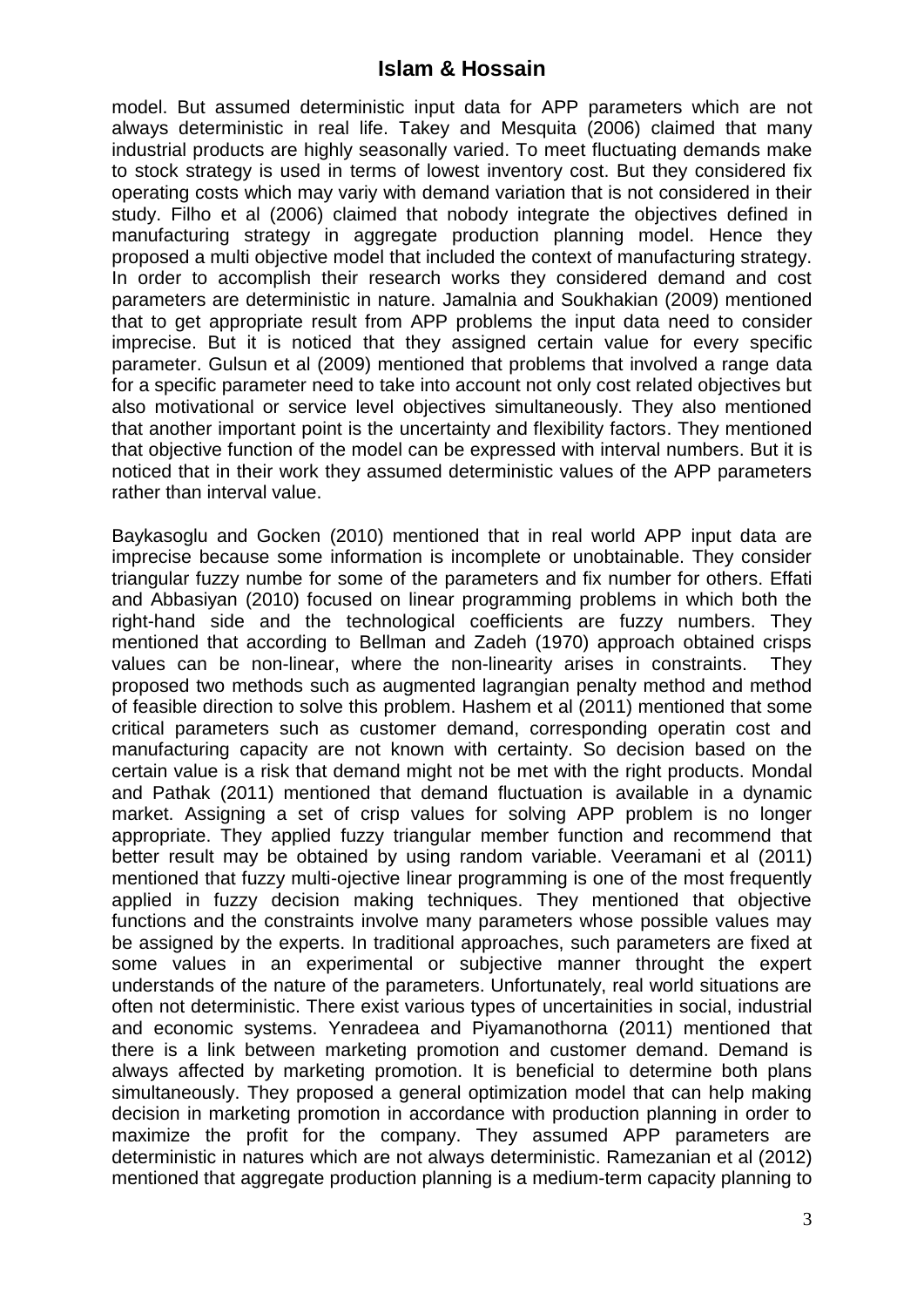satisfy fluctuating demand over a planning horizon. In their paper they considered all programming input data deterministic in nature and there is no randomness. Huang and Chen (2012) mentioned that enterprises around the world have increasingly emphasized aggregate production planning for deciding an appropriate way to match many controllable factors.They recommend that to get proper aggregate production planning result uncertainty of input data should be considered. Chakrabortty and Hasin (2013) mentioned that market demand and curresponding operating cost and capacities are uncertain in real life. They considered triangular fuzzy number for solving APP problem. Madadi and Wong (2013) mentioned that aggregate production planning is a process by which a company determines ideal levels of capacity, production, subcontracting, inventory, stok out, and even pricing over a specified time horizon to meet customer's requirements. In their study quality of products tried to consider and all input data are assumed deterministic during the time horizon. Mortezaei et al (2013) mentioned APP problems with deterministic parameters are unsuitable for determining effective solution. According to their views to get appropriate APP result forecasted demand, corresponding operating cost and capacities should be considered imprecise in nature.

Ning et al (2013) mentioned that for getting appropriate result of aggregate production planning all characteristics such as market demand, production cost and subcontracting cost must be considered uncertain in nature. Cheng and Bing (2013) mentioned that production planning and control has crucial impact on the production and business activities of enterprise.They proposed a multi-objective production planning optimization model based on the point of view of the integration of production planning and control, in order to achieve optimization and control of enterprise manufacturing management. They assumed all kinds of parameters such as demand, capacity and costs are deterministic in nature. Nowak (2013) mentioned that uncertainties are ignored in any managerial decisions but making sound decision uncertainty and risk of uncertainty have to be considered. Damghani and Shahrokh (2014) proposed a new multi-product multi-period multi-objective aggregate production planning model where they focused three objective functions, including minimizing total cost, maximizing customer services level, and maximizing the quality of end-product concurrently. Then, a fuzzy goal programming (FGP) is proposed to solve the proposed model. Forecasted demand and corresponding operating cost generally vary from period to period but these are not considered here. Sultana et al (2014) mentioned that aggregate planners are concerned with the quality and the timing of expected demand. They mentioned that the task of aggregate planner is to achieve equality of demand and capacity over the entire planning horizon. It is noticed that demand and operating costs are varied over the planning horizon. Chen and Huang (2014) mentioned that aggregate production planning plays a critical role in supply chain management. They investigated multi product, multi period APP problems with several distinct types of fuzzy uncertainties. In their work they assumed three possible values of the parameters and applied triangular membership function to get the solution. Throughtout the literature review it is found that most of the researchers are aggred to get appropriate aggregate production planning result input data should be considered as imprecise.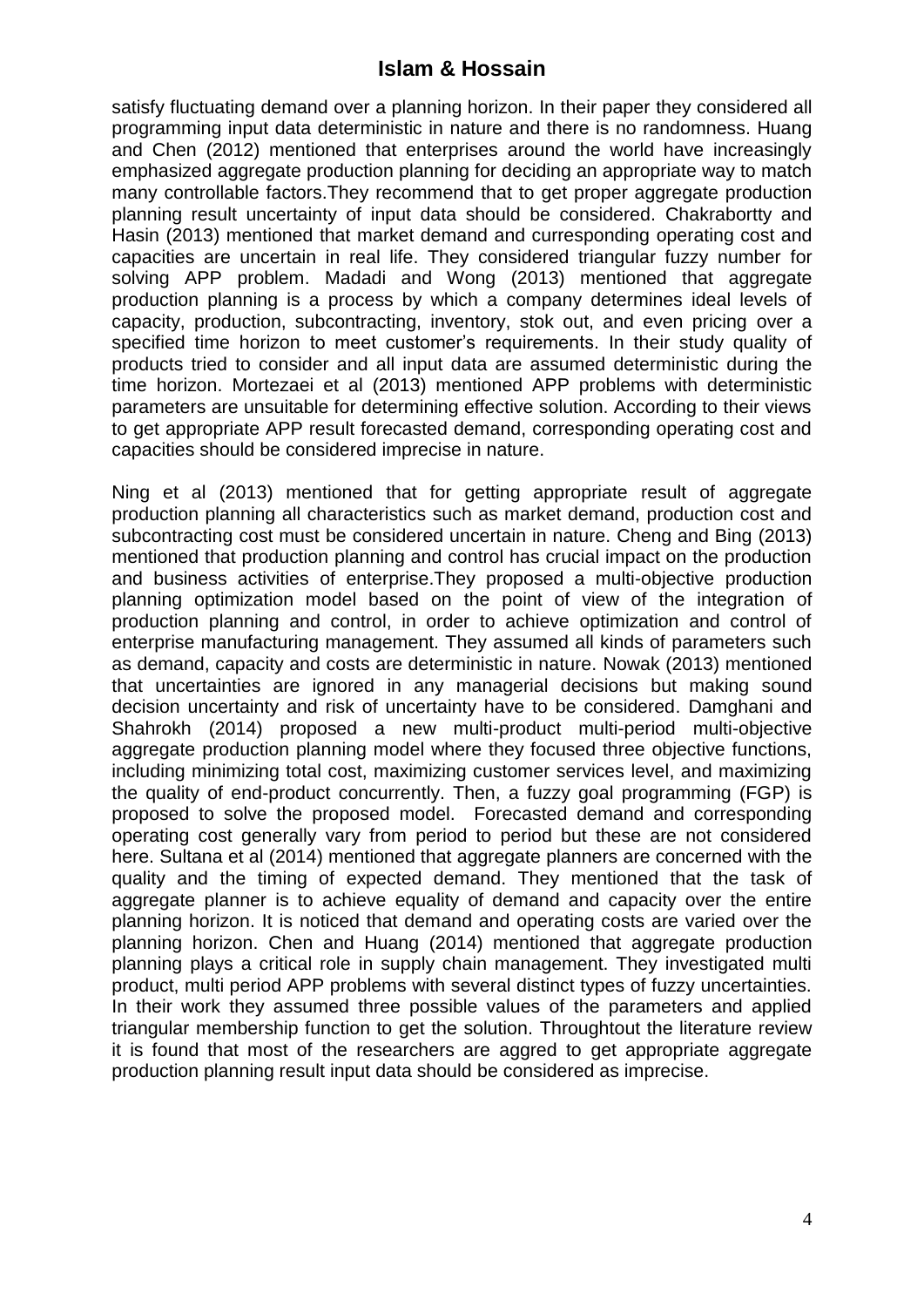# **3. Research Methodology and Mathematical Statement**

## **3.1 Research Methodoly**

Outline of the research methodology is mentioned as follows:



Based on past studies limitations, data are newly assumed for generating better result. Five cases are considered as follows: Case 1: Pessimistic value, Case 2: Most likely value, Case 3: Optimistic values, Case 4: Pessimistic, Most likely and Optimistic values jointly used by applying weighted average method and finally Case 5 ( Proposed approach): Random values are considered. Mathematical model is reorganized for adopting new data assumption in the current model. Accordingly secondary data have been adoted in the model and it is executed in application software matlab 2010 version for getting result. Finally compare the result with the previous results for taking decision.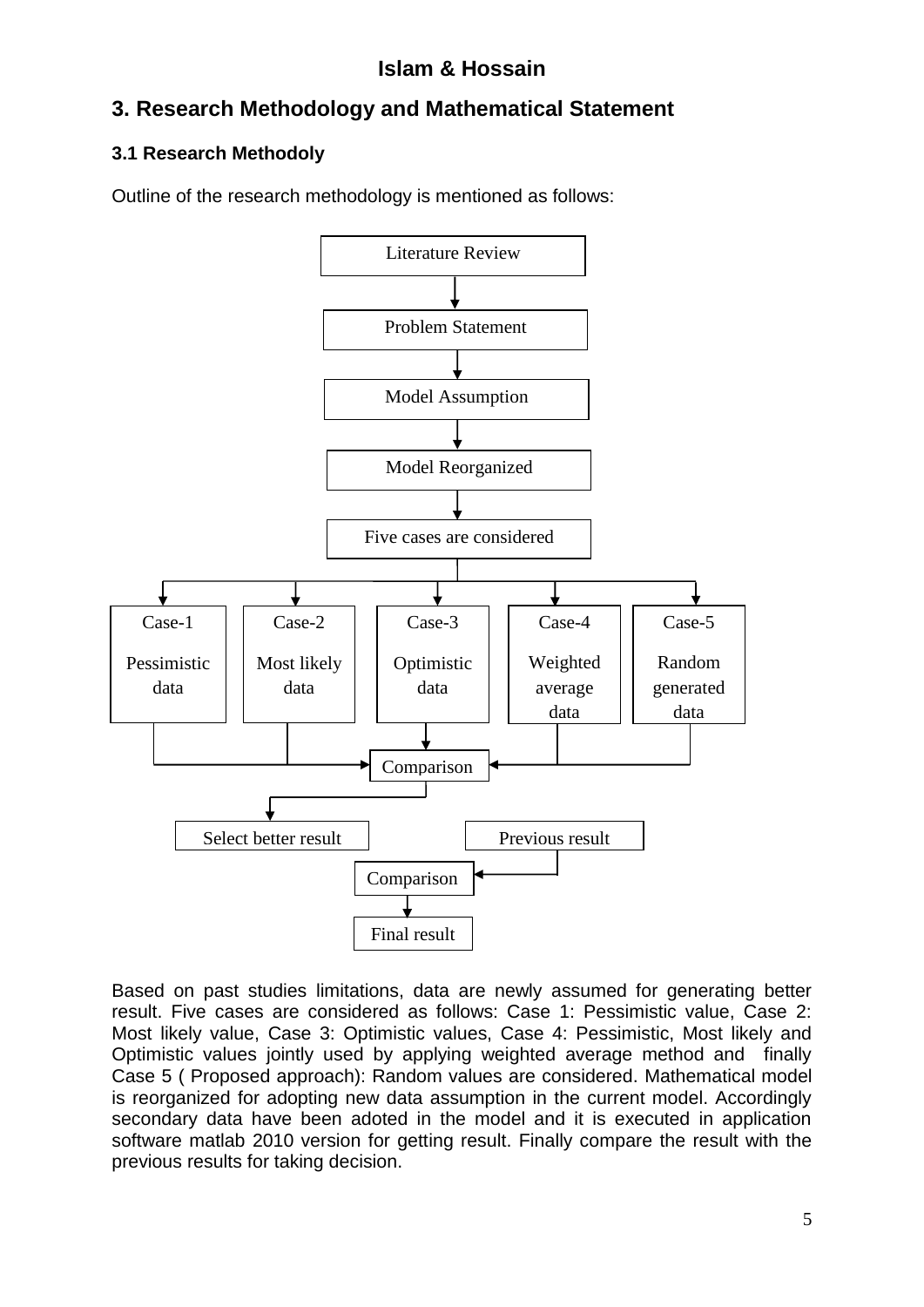### **3.2 Mathematical Statement**

### **3.2.1 Current Mathematical Model**

The multi-product multi-period APP problem can be described as follows. Assume that a company manufactures N types of products to satisfy the market demand over a planning horizon T. Based on the above characteristics of the considered APP problem, the mathematical model herein is developed on the following assumptions.

- i. The values of all parameters are certain over the next T planning horizon.
- ii. Actual labor levels, machine capacity and warehouse space in each period cannot exceed their respective maximum levels.
- iii. The forecasted demand over a particular period can be either satisfied or backordered, but the backorder must be fulfilled in the next period.

The following notation is used after reviewing the literature and considering practical situations (Wang and Liang, 2004; Masud and Hwang, 1980; Wang and Fang, 2001)

- N: Types of products
- Z: Total costs (\$)
- $D_{nt}$ : Forecasted demand for nth product in period t (units)
- $a_{nt}$ : Regular time production cost per unit for nth product in period t (\$/unit)
- $Q_{nt}$ . Regular time production volume for nth product in period t (units)
- $b_{nt}$ : Overtime production cost per unit for nth product in period t (\$/unit)
- $\mathcal{O}_{nt}$ . Overtime production volume for nth product in period t (units)
- $c_{nt}$ : Subcontracting cost per unit of nth product in period t (\$/unit)
- 
- $S_{nt}$ : Subcontracting volume for nth product in period t (units)  $d_{nt}$ : Inventory carrying cost per unit of nth product in period t : Inventory carrying cost per unit of nth product in period t (\$ /unit)
- $I_{nt}$ : Inventory level in period t for nth product (units)
- $e_{nt}$ : Backorder cost per unit of nth product in period t (\$/unit)
- $B_{nt}$ : Backorder level for nth product in period t (unit)
- $K_t$ : Cost to hire one worker in period t (\$/man-hour)
- $H_t$ : : Worker hired in period t (man-hour)
- $m_t$ : : Cost to layoff one worker in period t (\$/man-hour)
- $F_t$ : : Workers laid off in period t (man-hour)
- $i_{nt}$ : Hours of labor per unit of nth product in period t (man-hour/unit)
- $r_{nt}$ : Hours of machine usage per unit of nth product in period t (machine-hour/unit)<br> $V_{nt}$ . Warehouse spaces per unit of nth product in period t (ft<sup>2</sup>/unit)
- $V_{nt}$ : Warehouse spaces per unit of nth product in period t (ft<sup>2</sup>/unit)
- $W_{tmax}$ : Maximum labor level available in period t (man-hour)
- $M_{tmax}$ . Maximum machine capacity available in period t (machine-hour)
- $V_{tmax}$ : Maximum warehouse space available in period t (ft<sup>2</sup>)

$$
Min Z = \sum_{n=1}^{N} \sum_{t=1}^{T} [a_{nt} Q_{nt} + b_{nt} O_{nt} + c_{nt} S_{nt} + d_{nt} I_{nt} + e_{nt} B_{nt}] + \sum_{t=1}^{T} (K_t H_t + m_t F_t) (1)
$$

Here the first five terms are used to calculate production costs. The production costs include five components-regular time production, overtime, and subcontracts, carrying inventory and backordering cost. The later portion specifies the costs of change in labor levels, including the costs of hiring and lay off workers.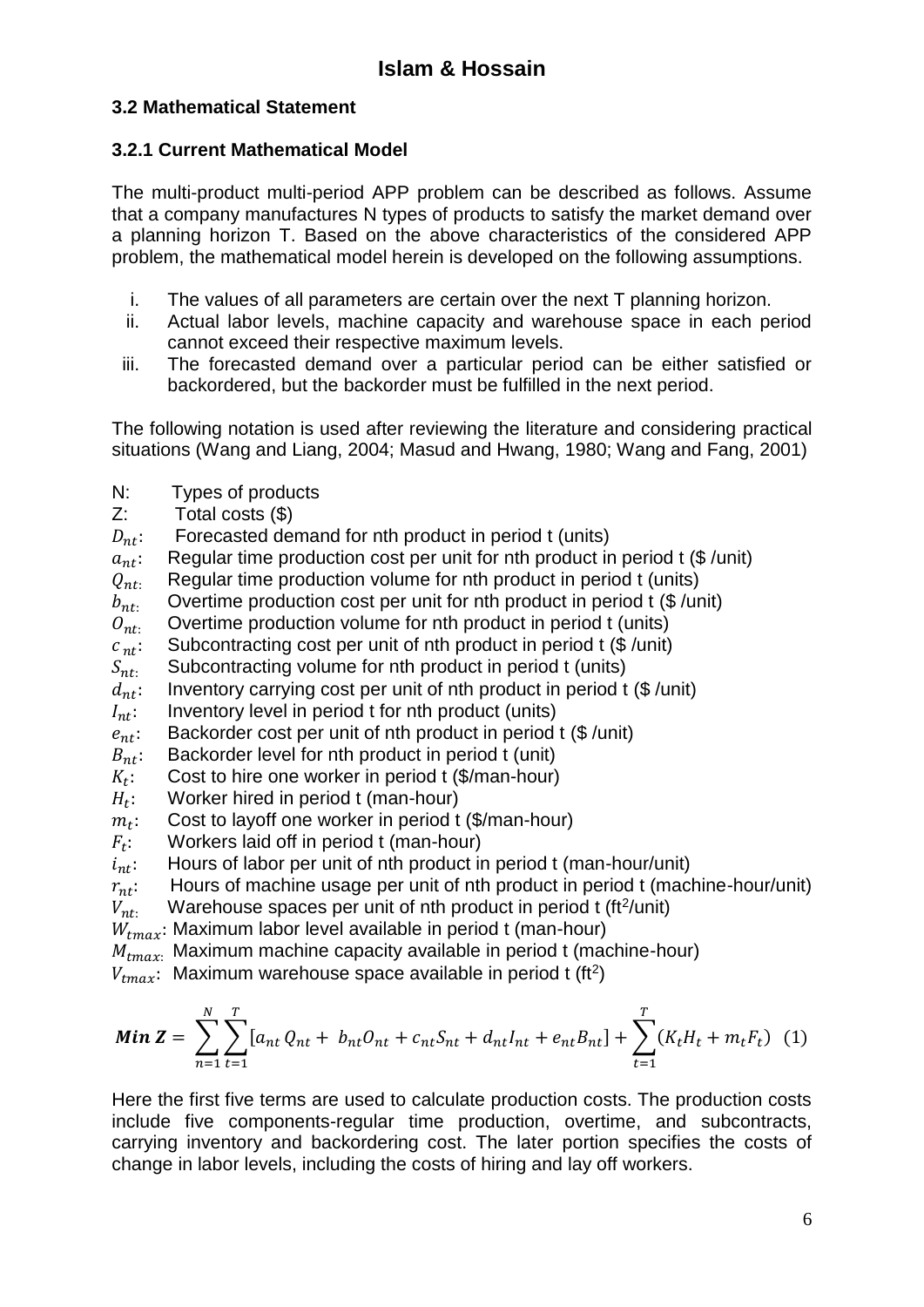#### **Constraints: Constraints on carrying inventory:**

$$
I_{n(t-1)} - B_{n(t-1)} + Q_{nt} + O_{nt} + S_{nt} - I_{nt} + B_{nt} = \check{D}_{nt} \text{ for } \forall n, \forall t
$$
 (2)

Where,  $\widehat{D}_{nt}$  denotes the imprecise forecast demand of the nth product in period t. In real-world APP decision problems, the forecast demand  $\widehat{D}_{nt}$  cannot be obtained precisely in a dynamic market. The sum of regular and overtime production, inventory levels, and subcontracting and backorder levels essentially should equal the market demand, as in first constraint Equation. Demand over a particular period can be either met or backordered, but a backorder must be fulfilled in the subsequent period.

#### **Constraints on Labor levels:**

$$
\sum_{n=1}^{N} i_{n(t-1)} (Q_{n(t-1)} + O_{n(t-1)}) + H_t - F_t - \sum_{n=1}^{N} i_{nt} (Q_{nt} + O_{nt}) = 0 \quad \text{for } \forall t \tag{3}
$$

Here in the 3<sup>rd</sup> constraint equation represents a set of constraints in which the labor levels in period t equal the labor levels in period t-1 plus new hires less layoffs in period t.

Actual labor levels cannot exceed the maximum available labor levels in each period, as in 4<sup>th</sup> equation. Maximum available labor levels are imprecise, owing to uncertain labor market demand and supply.

$$
\sum_{n=1}^{N} i_{nt} (Q_{nt} + O_{nt}) \le W_{tmax} \quad \text{for } \forall t \tag{4}
$$

#### **Constraints on Machine capacity:**

$$
\sum_{n=1}^{N} \hat{r}_{nt} \left( O_{nt} + Q_{nt} \right) \leq \hat{M}_{tmax} \text{ for } \forall t \tag{5}
$$

#### **Constraints on Warehouse space:**

$$
\sum_{n=1}^{N} V_{nt} I_{nt} \leq V_{tmax} \quad \text{for } \forall t \tag{6}
$$

Here  $\hat{r}_{nt}$  and  $\hat{M}_{tmax}$  denote the imprecise hours of machine usage per unit of the nth product and the imprecise maximum available machine capacity in period t, respectively. Above two equations represent the limits of actual machine and warehouse capacity in each period. Non-negativity Constraints on decision variables are:

$$
Q_{nt}, O_{nt}, S_{nt}, I_{nt}, B_{nt}, H_t, F_t \ge 0 \text{ for } \forall n, \forall t
$$
\n
$$
(7)
$$

It is noted that current mathematical model will be used for Case 1, Case 2 and Case 3.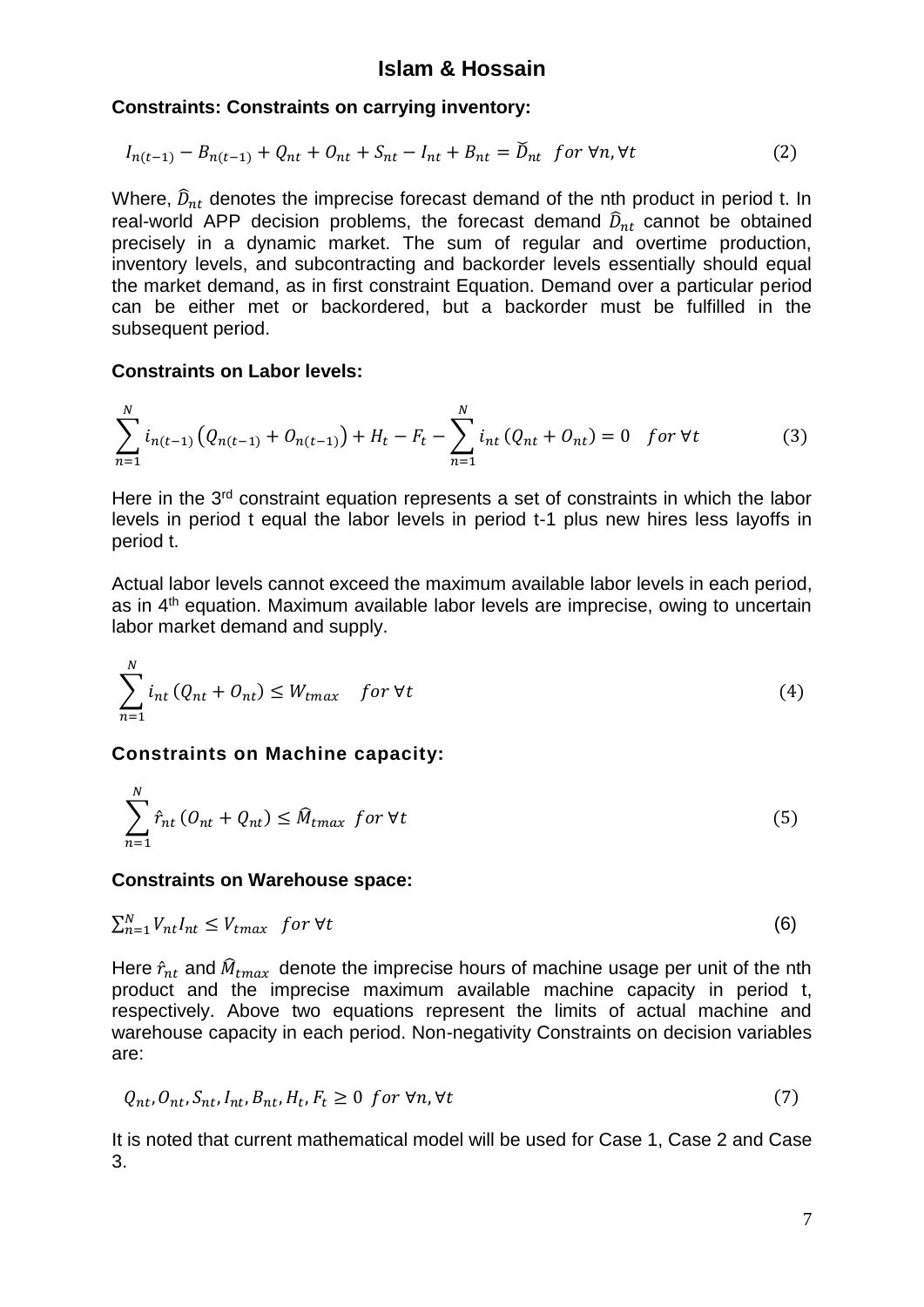### **3.2.2 Improved Mathematical Model for Case 4**

#### **Model assumptions**

- i. Three values are considered for each of the parameter over the next T planning horizon.
- ii. Actual labor levels, machine capacity and warehouse space in each period cannot exceed their respective maximum levels.
- iii. The forecasted demand over a particular period can be either satisfied or backordered, but the backorder must be fulfilled in the next period.

Mathematical notation is same as like current model.

- $w_1$ : Weight of the pessimistic value
- $w_2$ : Weight of the most likely value
- $w_3$ : Weight of the optimistic value

 $w_1$ +  $w_2$  +  $w_3$  =1 and  $w_1 = w_3 = \frac{2}{6}$  $\frac{2}{6}$  and  $w_3 = \frac{4}{6}$  $\frac{4}{6}$  because for using the most likely values here is that the most possible values usually are the most important ones, and thus should be assigned more weights.

 $\beta$  = minimum acceptable possibility of converting imprecise value into precise value  $(0.5)$ 

Accordingly improved objective function

$$
\mathbf{Min}\mathbf{Z} = \sum_{n=1}^{N} \sum_{t=1}^{T} \left[ \left( w_1 a_{nt,\beta}^p + w_2 a_{nt,\beta}^m + w_3 a_{nt,\beta}^o \right) Q_{nt} + \left( w_1 b_{nt,\beta}^p + w_2 b_{nt,\beta}^m + w_3 b_{nt,\beta}^o \right) Q_{nt} + \left( w_1 c_{nt,\beta}^p + w_2 c_{nt,\beta}^m + w_3 c_{nt,\beta}^o \right) S_{nt} + \left( w_1 d_{nt,\beta}^p + w_2 d_{nt,\beta}^m + w_3 d_{nt,\beta}^o \right) I_{nt} + \left( w_1 e_{nt,\beta}^p + w_2 e_{nt,\beta}^m + w_3 e_{nt,\beta}^o \right) B_{nt} \right] + \sum_{t=1}^{T} \left[ \left( w_1 k_{1,\beta}^p + w_2 k_{1,\beta}^m + w_3 k_{1,\beta}^o \right) H_t + \left( w_1 m_{1,\beta}^p + m k_{1,\beta}^m + w_3 m_{1,\beta}^o \right) F_t \right] \tag{8}
$$

### **Constraints: Constraints on carrying inventory:**

$$
I_{n(t-1)} - B_{n(t-1)} + Q_{nt} + O_{nt} + S_{nt} - I_{nt} + B_{nt} = (w_1 D_{nt,\beta}^p + w_2 D_{nt,\beta}^m + w_3 D_{nt,\beta}^o) \tag{9}
$$

#### **Constraints on Labor levels:**

$$
\sum_{n=1}^{N} i_{n(t-1)} (Q_{n(t-1)} + O_{n(t-1)}) + H_t - F_t - \sum_{n=1}^{N} i_{nt} (Q_{nt} + O_{nt}) = 0 \quad \text{for } \forall t \tag{10}
$$

$$
\sum_{n=1}^{N} i_{nt} \left( Q_{nt} + O_{nt} \right) \leq \left( w_1 W_{t \max, \beta}^p + w_2 W_{t \max, \beta}^m + w_3 W_{t \max, \beta}^o \right) \text{ for } \forall t \tag{11}
$$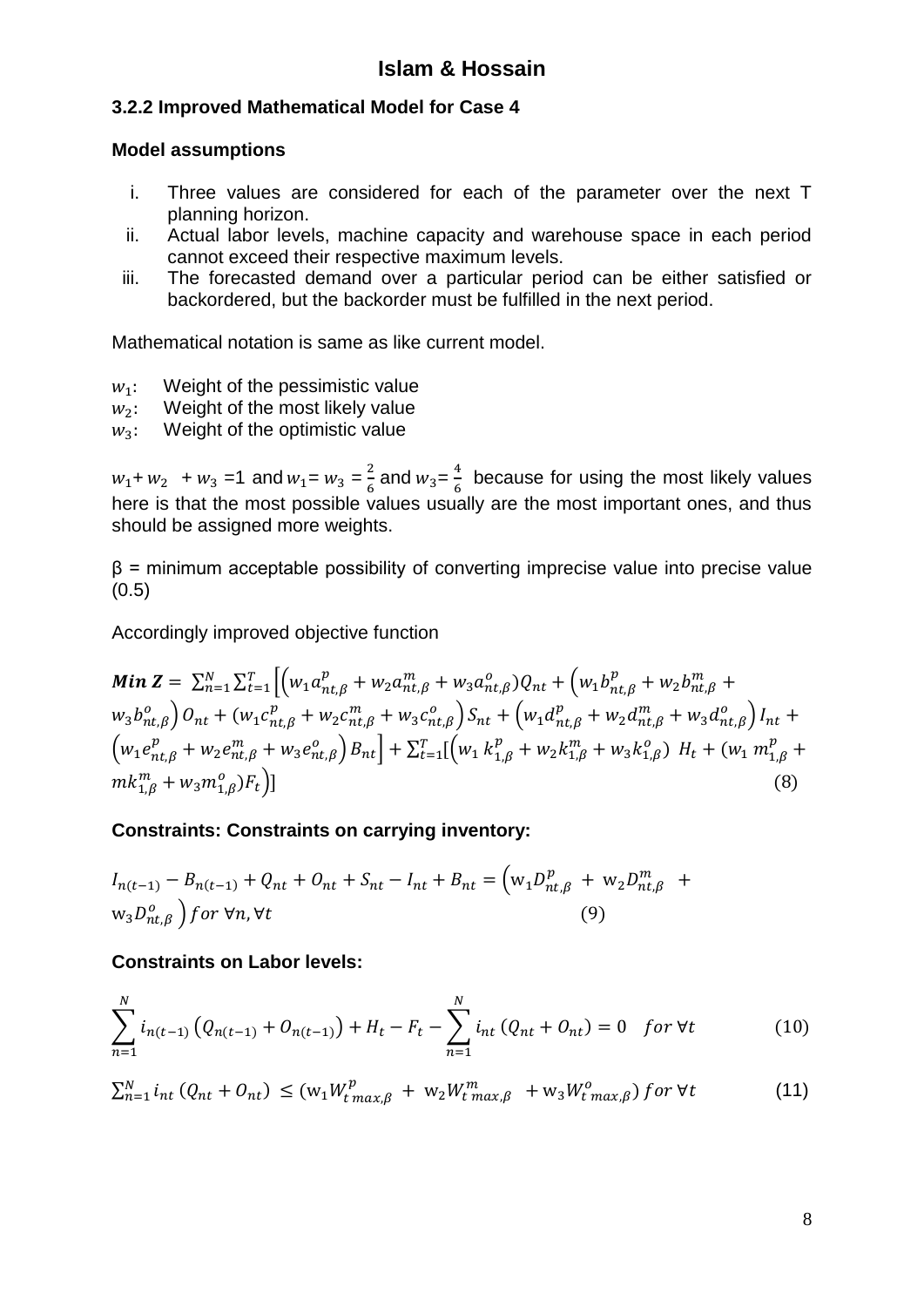## **Constraints on Machine capacity:**

$$
\sum_{n=1}^{N} (w_1 r_{nt\ max,\beta}^p + w_2 r_{nt\ max,\beta}^m + w_3 r_{nt\ max,\beta}^o)(0_{nt} + Q_{nt}) \le (w_1 M_{t\ max,\beta}^p + w_2 M_{t\ max,\beta}^m + w_3 M_{t\ max,\beta}^o)
$$

#### (12) **Constraints on Warehouse space:**

$$
\sum_{n=1}^{N} V_{nt} I_{nt} \leq V_{tmax} \quad \text{for } \forall t \tag{13}
$$

$$
Q_{nt}, O_{nt}, S_{nt}, I_{nt}, B_{nt}, H_t, F_t \ge 0 \text{ for } \forall n, \forall t
$$
\n
$$
(14)
$$

### **3.3.3 Improved Mathematical Model for Case 5**

### **Model Assumptions:**

- i. The values of most of the parameters are uncertain over the next T planning horizon and follow a specific range for each period and simultaneously a random value will be generated from this specific range and it will vary from period to period.
- ii. Actual labor levels, machine capacity and warehouse space in each period cannot exceed their respective maximum levels.This capacity levels also follow a specific range.
- iii. The forecasted demand over a particular period is also uncertain that will be taken from generating random number from a predefined specific range and it will vary from period to period and it can be either satisfied or backordered, but the backorder must be fulfilled in the next period.
- iv. For Every iteration random values will be generated for each of the parameter for evaluates the objective function as well as constraints function and total number of iteration will be evaluated one lac (i=1:100000)

The following notation is used after reviewing the literature and considering practical situations (Wang and Liang, 2004; Masud and Hwang, 1980; Wang and Fang, 2001)

- RNG Random number generation
- N: Types of products
- Z: Total costs (\$)
- $\widetilde{D}_{nt,i}$ : Forecasted demand for nth product in period t at i<sup>th</sup> iteration of RNG (units)
- $\tilde{a}_{nt,i}$ : Regular time production cost per unit for nth product in period t at i<sup>th</sup> iteration of RNG (\$ /unit)
- $Q_{nt}$ , i: Regular time production volume for nth product in period t at i<sup>th</sup> iteration of RNG (units)
- $\tilde{b}_{nt}$ , i: Overtime production cost per unit for nth product in period t at i<sup>th</sup> iteration of RNG (\$ /unit)
- $O_{nt}$ , i: Overtime production volume for nth product in period t at i<sup>th</sup> iteration of RNG (units)
- $\tilde{c}_{nt}$ : Subcontracting cost per unit of nth product in period t at i<sup>th</sup> iteration of RNG (\$ /unit)
- $S_{nt,i}$ : Subcontracting volume for nth product in period t at i<sup>th</sup> iteration of RNG (units)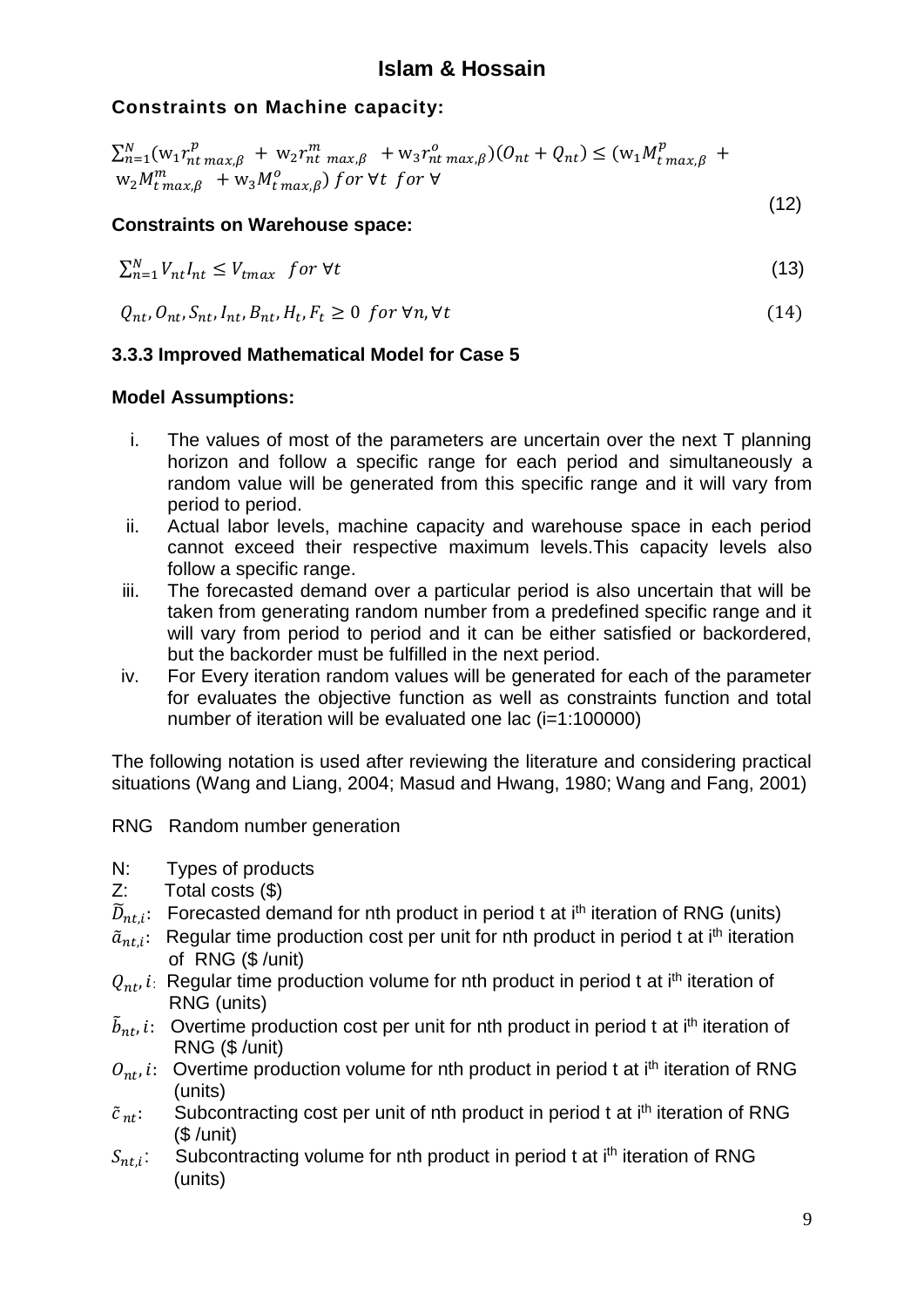$\tilde{d}_{nt,i}$ : Inventory carrying cost per unit of nth product in period t at i<sup>th</sup> iteration of RNG (\$ /unit)

- $I_{nt,i}$ : Inventory level in period t for nth product at  $i<sup>th</sup>$  iteration of RNG (units)
- $\tilde{e}_{nt}$ : Backorder cost per unit of nth product in period t at i<sup>th</sup> iteration of RNG (\$ /unit)
- $B_{nt,i}$ . Backorder level for nth product in period t at i<sup>th</sup> iteration of RNG (unit)
- $\widetilde{K}_{t,i}$ : Cost to hire one worker in period t at i<sup>th</sup> iteration of RNG (\$/man-hour)
- $H_{t,i}$ : Worker hired in period t at i<sup>th</sup> iteration of RNG (man-hour)
- $\widetilde{m}_{t.i}$ : Cost to layoff one worker in period t at i<sup>th</sup> iteration of RNG (\$/man-hour)
- Workers laid off in period t at i<sup>th</sup> iteration of RNG (man-hour)
- $F_{t,i}$ :<br> $i_{nt}$ : : Hours of labor per unit of nth product in period t (man-hour/unit)
- $\tilde{r}_{nt.i}$ : Hours of machine usage per unit of nth product in period t at i<sup>th</sup> iteration of RNG
- $V_{nt}$ : Warehouse spaces per unit of nth product in period t (ft<sup>2</sup>/unit)
- $\widetilde{W}_{tmax,i}$ : Maximum labor level available in period t at i<sup>th</sup> iteration of RNG (man-hour)
- $\widetilde{M}_{tmax,i:}$  Maximum machine capacity available in period t at i<sup>th</sup> iteration of RNG (machine-hour)
- $V_{tmax}$ : Maximum warehouse space available in period t (ft<sup>2</sup>)

The related cost coefficients in the objective function frequently are imprecise in nature because some information is incomplete or unobtainable in a medium time horizon. These cost coefficients will be considered randomly by generating random number from predefined particular range of each parameter so accordingly; improved objective function of the proposed model is as follows:

$$
\mathbf{Min}\,\mathbf{Z} = \sum_{n=1}^{N} \sum_{t=1}^{T} [\tilde{a}_{nt,i}\,Q_{nt,i} + \tilde{b}_{nt,i}\,O_{nt,i} + \tilde{c}_{nt,i}S_{nt,i} + \tilde{d}_{nt,i}I_{nt,i} + \tilde{e}_{nt,i}B_{nt,i}] + \sum_{t=1}^{T} (\widetilde{K}_{t,i}H_{t,i} + \widetilde{m}_{t,i}F_{t,i})
$$
\n(15)

### **Constraints: Constraints on carrying inventory:**

$$
I_{n(t-1)} - B_{n(t-1)} + Q_{nt,i} + O_{nt,i} + S_{nt,i} - I_{nt,i} + B_{nt,i} = \tilde{D}_{nt,i} \text{ for } \forall n, \forall t
$$
 (16)

### **Constraints on Labor levels:**

$$
\sum_{\substack{n=1 \ n \geq 1}}^{N} i_{n(t-1)} \left( Q_{n(t-1)} + O_{n(t-1)} \right) + H_{t,i} - F_{t,i} - \sum_{n=1}^{N} i_{nt} \left( Q_{nt,i} + O_{nt,i} \right) = 0 \quad \text{for } \forall t \tag{17}
$$

$$
\sum_{n=1} i_{nt} \left( Q_{nt,i} + O_{nt,i} \right) \le \widetilde{W}_{t \max,i} \quad \text{for } \forall t \tag{18}
$$

### **Constraints on Machine capacity:**

$$
\sum_{n=1}^{N} \hat{r}_{nt,i} \left( O_{nt} + Q_{nt} \right) \leq \hat{M}_{t \max,i} \text{ for } \forall t
$$
\n
$$
(19)
$$

### **Constraints on Warehouse space:**

 $\sum_{n=1}^{N} V_{nt} I_{nt} \leq V_{tmax}$  for  $\forall t$  (20)  $Q_{nt}, Q_{nt}, S_{nt}, I_{nt}, B_{nt}, H_t, F_t \geq 0 \text{ for } \forall n, \forall t$  (21)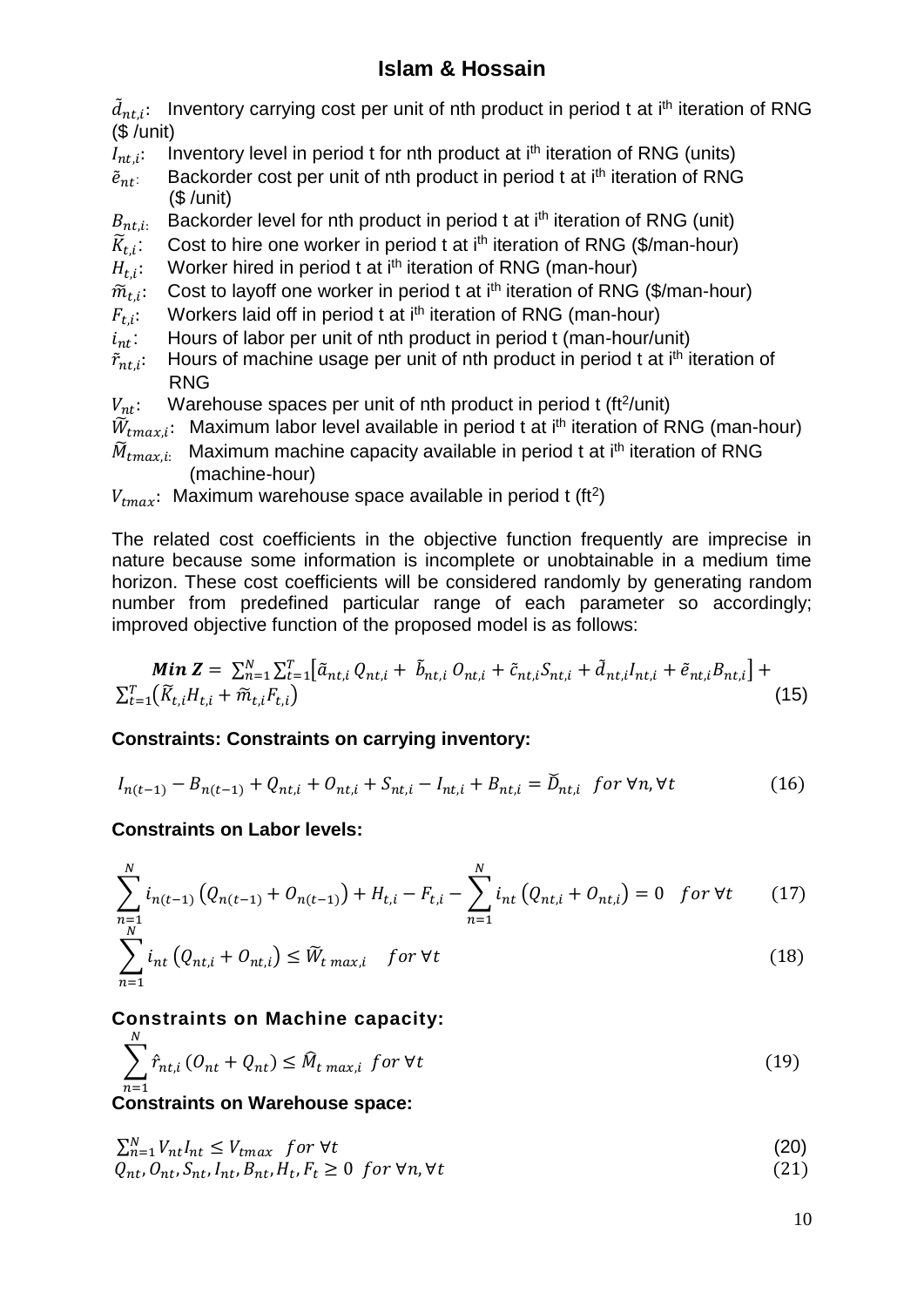## **4. Data Collection and Solving Procedures**

### **4.1 Data Collection**

Secondary data have been used to demonstrate the practicality of the proposed methodology (Wang and Liang, 2004b). The planning horizon is 4 months long, including May, June, July, and August. The model includes two types of standard ball screw, namely the external recirculation type (product 1) and the internal recirculation type (product 2). According to the preliminary environmental information, Tables 1–6 summarize the forecast demand, related operating cost, and capacity data used in the model. The forecast demand, relevant operating cost, and maximum labor and machine capacity are imprecise numbers with triangular possibility distributions from period to period. Other relevant data are as follows:

- 1. Initial inventory in period 1 is 400 units of product 1 and 200 units of product. End inventory in period 4 is 300 units of product 1and 200 units of product 2.
- 2. Initial labor level is 300 man-hours. The costs associated with hiring and layoff are (\$8, \$10, \$11) and (\$2.0, \$2.5, \$3.2) per worker per hour, respectively.
- 3. Hours of labor per unit for any periods are fixed to 0.05 man-hours for product 1 and 0.07 man hours for product 2. Hours of machine usage per unit for each of the four planning periods are (0.09, 0.10, 0.11) machine-hours for product 1 and (0.07, 0.08, 0.09) machine-hours for product 2. Warehouse spaces required per unit are 2 square feet for product 1 and 3 square feet for product 2.

| Item                 | Period            |                    |                    |                    |  |
|----------------------|-------------------|--------------------|--------------------|--------------------|--|
|                      |                   |                    |                    |                    |  |
| $\widetilde{D}_{1t}$ | (900, 1000, 1080) | (2750, 3000, 3200) | (4600, 5000, 5300) | (1850, 2000, 2100) |  |
| $\widetilde{D}_{2t}$ | (900, 1000, 1080) | (450, 500, 540)    | (2750, 3000, 3200) | (2300, 2500, 2650) |  |

**Table 1: Forecast Demand Data (Existing Table)**

| Table 2: Related Operating Cost Data (Existing Table) |                            |                            |                              |                    |                            |
|-------------------------------------------------------|----------------------------|----------------------------|------------------------------|--------------------|----------------------------|
| Product                                               | $\tilde{a}_{nt}$ (\$/unit) | $\tilde{b}_{nt}$ (\$/unit) | $\frac{1}{c_{nt}}$ (\$/unit) | $d_{nt}$ (\$/unit) | $\tilde{e}_{nt}$ (\$/unit) |
|                                                       | (17, 20, 22)               | (26, 30, 33)               | (22, 25, 27)                 | (0.27, 0.30, 0.32) | (35, 40, 44)               |
|                                                       | (8, 10, 11)                | (12, 15, 17)               | (10, 12, 13)                 | (0.13, 0.15, 0.16) | (16, 20, 23)               |

### **Table 2: Related Operating Cost Data (Existing Table)**

#### **Table 3: Maximum Labor, Machine & Warehouse Capacity Data (Existing Table)**

| Period | $\widetilde{W}_{t max}$ (man-hours) | $\tilde{M}_{t max}$ (machine-hours) | $V_{t max}$ (ft <sup>2</sup> ) |
|--------|-------------------------------------|-------------------------------------|--------------------------------|
|        | (175, 300, 320)                     | (360, 400, 430)                     | 10,000                         |
|        | (175, 300, 320)                     | (450, 500, 540)                     | 10,000                         |
|        | (175, 300, 320)                     | (540, 600, 650)                     | 10,000                         |
|        | 175, 300, 320)                      | (450, 500, 540)                     | 10,000                         |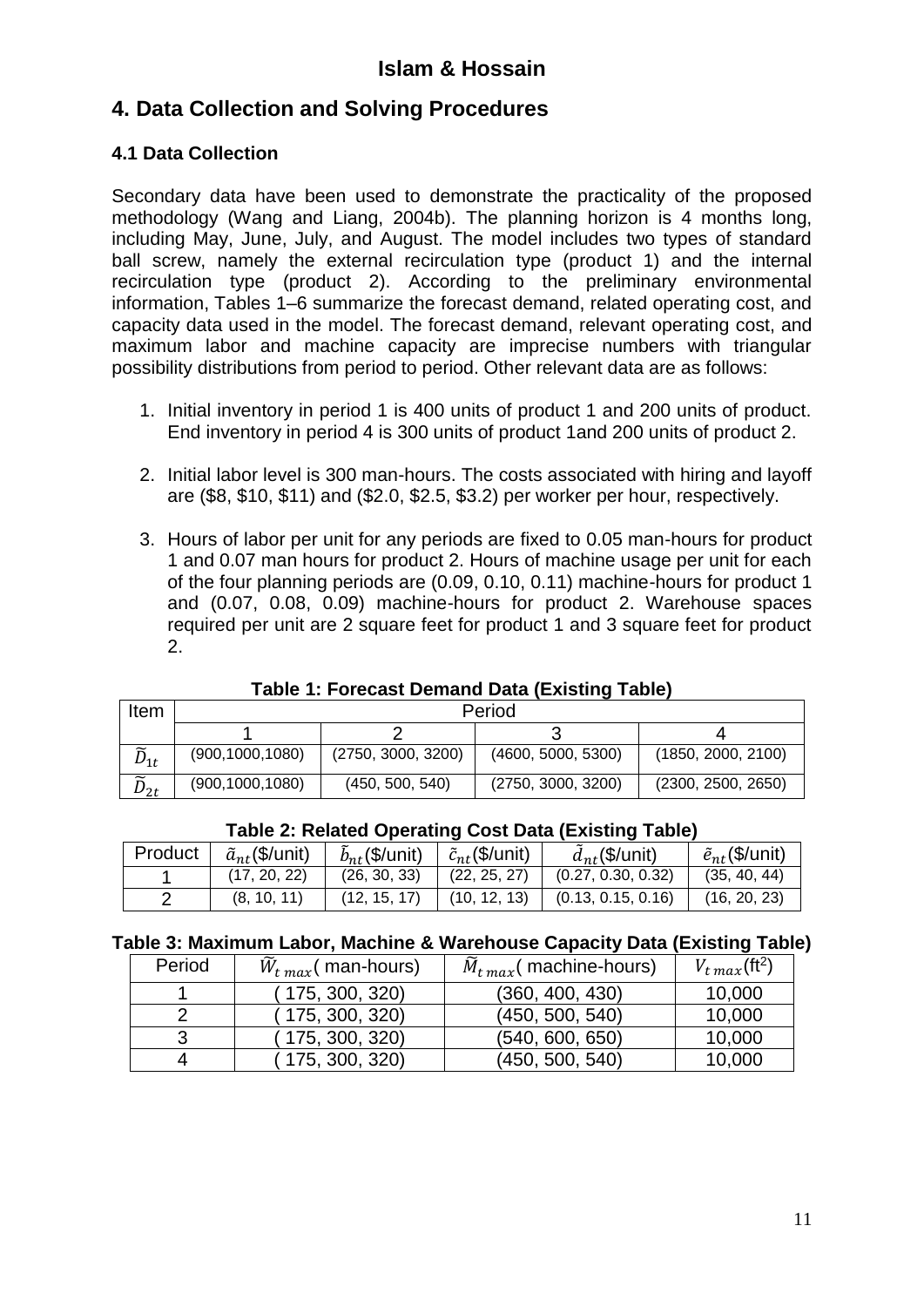| Item                 |                                                     |                                                          | Period                                                  |                                                          |  |
|----------------------|-----------------------------------------------------|----------------------------------------------------------|---------------------------------------------------------|----------------------------------------------------------|--|
|                      |                                                     | 2                                                        | 3                                                       |                                                          |  |
| $\widetilde{D}_{1t}$ | (900*0.17+1<br>000*0.66+10<br>$80*0.17$ =<br>966.67 | $(2750*0.17+)$<br>3000*0.66+<br>$3200*0.17$ =<br>2991.67 | (4600*0.17+<br>5000*0.66+<br>$5300*0.17$ =<br>4983.33   | $(1850*0.17+)$<br>2000*0.66+<br>$2100*0.17$ =<br>1991.67 |  |
| $\widetilde{D}_{2t}$ | (900*0.17+1<br>000*0.66+10<br>$80*0.17$ =<br>966.67 | $(450*0.17+)$<br>500*0.66+<br>$540*0.17$ =<br>498.33     | $(2750*0.17+$<br>3000*0.66+<br>$3200*0.17$ =<br>2991.67 | $(2300*0.17+)$<br>2500*0.66+<br>$2650*0.17$ =<br>2491.67 |  |

#### **Table 4: Weighted Average Data of Forecasting Demand**

### **Table 5: Related Operating Costs from Weighted Average Method (Considered)**

| Product        | $\tilde{a}_{nt}$ (\$/unit) | $\tilde{b}_{nt}$ (\$/unit) | $\tilde{c}_{nt}$ (\$/unit) | $\tilde{d}_{nt}$ (\$/unit) | $\tilde{e}_{nt}$ (\$/unit) |
|----------------|----------------------------|----------------------------|----------------------------|----------------------------|----------------------------|
| 1              | $(17*0.17+)$               | $(26*0.17+)$               | $(22*0.17+)$               | $(0.27*0.17+$              | $(35*0.17+)$               |
|                | $20*0.66+$                 | $30*0.66+$                 | 25*0.66+                   | $0.30*0.66+$               | 40*0.66+                   |
|                | $22*0.17$                  | $33*0.17$ =                | $27*0.17$ =                | $0.32*0.17$                | $44*0.17$ =                |
|                | $=19.83$                   | 29.83                      | 24.83                      | $= 0.30$                   | 39.83                      |
|                |                            |                            |                            |                            |                            |
| $\overline{2}$ | $(8*0.17+)$                | $(12*0.17+)$               | $(10*0.17+)$               | $(0.13*0.17+$              | $(16*0.17+)$               |
|                | $10*0.66+$                 | 15*0.66+                   | $12*0.66+$                 | $0.15*0.66+$               | 20*0.66+                   |
|                | $11*0.17$ =                | $17*0.17$ =                | $13*0.17$ =                | $0.16*0.17$                | $23*0.17$ =                |
|                | 9.83                       | 14.83                      | 11.83                      | $= 0.15$                   | 19.83                      |

### **Table 6: Conversion of Three Values into Single Value (Considered)**

| Period | $\widetilde{W}_{t max}$ man-hours)     | $\tilde{M}_{t max}$ (machine-hours) | $V_{t max}$ (ft <sup>2</sup> ) |
|--------|----------------------------------------|-------------------------------------|--------------------------------|
| 1      | $(175*0.17+300*0.66+$                  | $(360*0.17+400*0.66+)$              | 10,000                         |
|        | $320*0.17$ = 282.50                    | $430*0.17$ = 398.33                 |                                |
| 2      | $(175*0.17+300*0.66+$                  | (450*0.17+500*0.66+                 | 10,000                         |
|        | $320*0.17$ = 282.50                    | $540*0.17$ = 498.33                 |                                |
| 3      | $(175*0.17+300*0.66+$                  | (540*0.17+600*0.66+                 | 10,000                         |
|        | $320*0.17$ = 282.50                    | $650*0.17$ = 598.33                 |                                |
| 4      | $(175^{\circ}0.17 + 300^{\circ}0.66 +$ | (450*0.17+500*0.66+                 | 10,000                         |
|        | $320*0.17 = 282.50$                    | $540*0.17$ = 498.33                 |                                |

For the implementation of **proposed approach** data have been modified as follows in table 7- 9 are given below.

#### **Table 7: Forecasted Demand Range (Units)**

| Item                 | Period         |                 |                 |                 |  |
|----------------------|----------------|-----------------|-----------------|-----------------|--|
|                      |                |                 |                 |                 |  |
| $\widetilde{D}_{1t}$ | $(900 - 1080)$ | $(2750 - 3200)$ | $(4600 - 5300)$ | $(1850 - 2100)$ |  |
| $\widetilde{D}_{2t}$ | $(900 - 1080)$ | $(450 - 540)$   | $(2750 - 3200)$ | $(2300 - 2650)$ |  |

#### **Table 8: Related Operating Cost Range**

| Product | $\tilde{a}_{nt}$ (\$/unit) | $\tilde{b}_{nt}$ (\$/unit) | $\tilde{c}_{nt}$ (\$/unit) | $d_{nt}$ (\$/unit) | $\tilde{e}_{nt}$ (\$/unit) |
|---------|----------------------------|----------------------------|----------------------------|--------------------|----------------------------|
|         | (17 - 22)                  | $(26 - 33)$                | $(22 - 27)$                | $(0.27 - 0.32)$    | $(35 - 44)$                |
|         |                            |                            | $(10 - 13)$                | $(0.13 - 0.16)$    | (16 - 23)                  |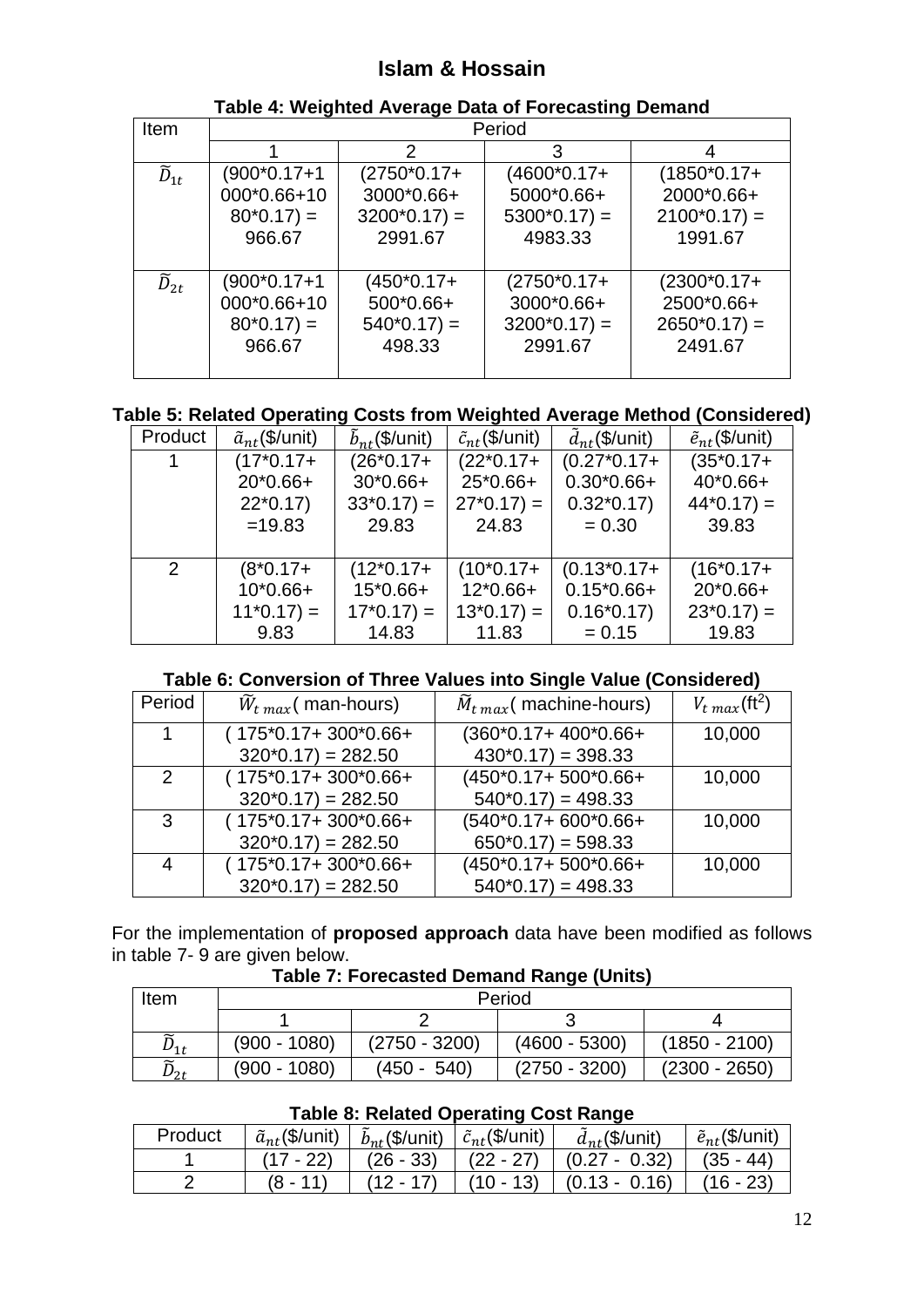| Period | $\widetilde{W}_{t max}$ (man-hours) | $\widetilde{M}_{t max}$ (machine-hours) | $V_{t max}(\text{ft}^2)$ |
|--------|-------------------------------------|-----------------------------------------|--------------------------|
|        | (175 - 320)                         | $(360 - 430)$                           | 10,000                   |
|        | (175 - 320)                         | $(450 - 540)$                           | 10,000                   |
| 3      | $175 - 320$                         | $(540 - 650)$                           | 10,000                   |
|        | $175 - 320$                         | $(450 - 540)$                           | 10,000                   |

| Table 9: Maximum Labor, Machine, and Warehouse Capacity Range |  |
|---------------------------------------------------------------|--|
|---------------------------------------------------------------|--|

### **4.2 Solving Procedures**

*Step 1:* Formulate the LP model for the APP decision problem according to Eqs. (1) to (7) for four periods for two products. *Step 2:* Use the pessimistic, most likely and optimistic values from table (1 - 3) in current model one by one and determine the minimum cost. *Step 3:* Write and run the program according to step 2 in matlab computer software version 2010 and get the optimal solution. *Step 4:* Convert the three values into one precise value shown in table 4-6 by using weighted average method and then use it like as step 2 in order to get the result for case 4. *Step 5:* ( Proposed approach): Generate random number using predefined range shown in modified data in table 7–9 for the corresponding APP parameters and accordingly write and run the program using for loop (for 100,000 iterations) in matlab computer software and get the optimal result. Outline of the proposed approach is mentioned as follows:

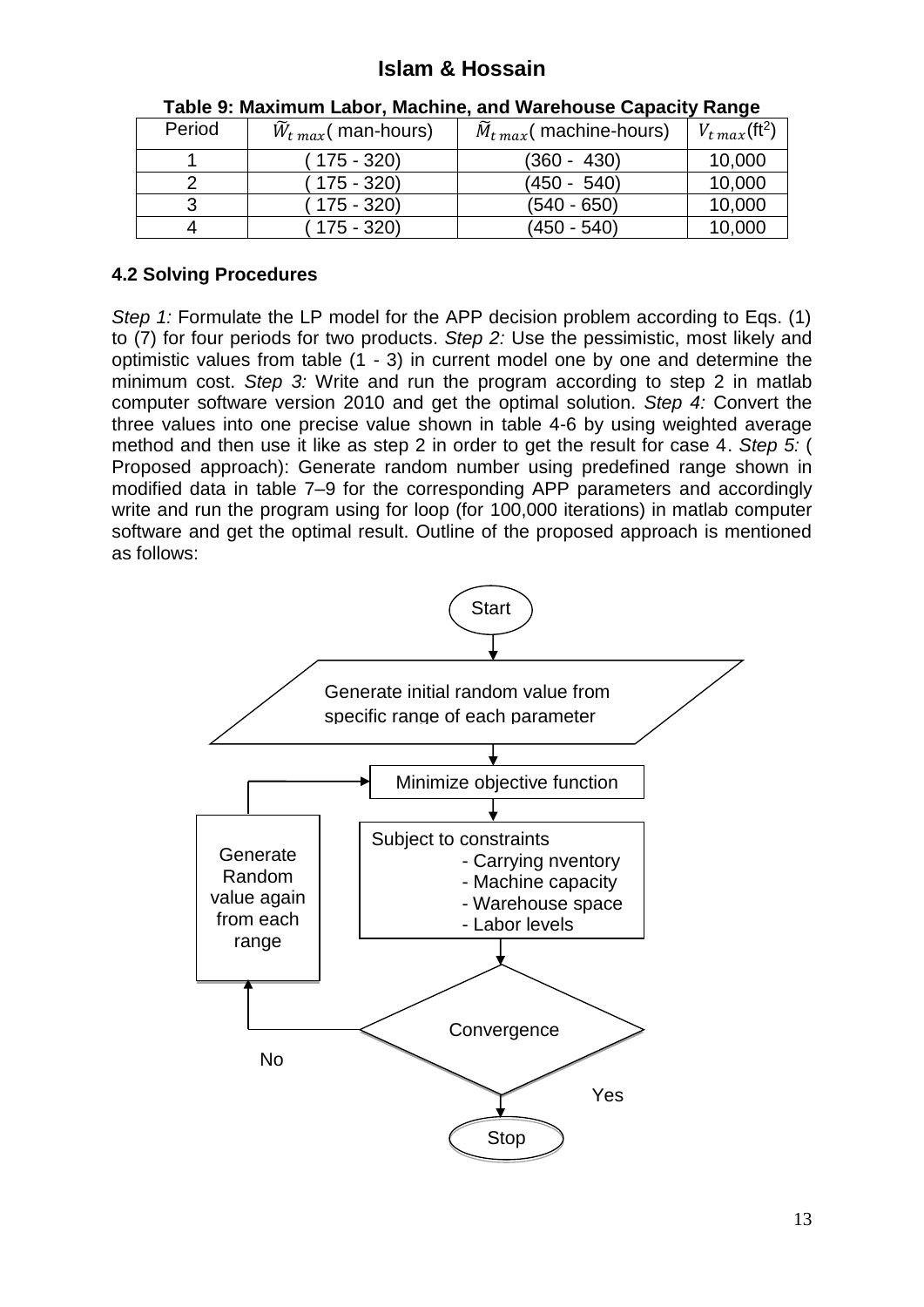## **5. Results and Findings**

### **5.1 Results**

It is mentioned that fuzzy triangular membership function is applied in previous research work and acoordingly three objective values are obtained. Now current obtained results considering five cases are compared with previous existing results separately as follows in table **10-13.**

| (I) Type of Value | (II) Obtained<br>Result (\$) | (III)<br><b>Previous</b><br>Result 1(\$) | <b>Difference</b><br>between<br>$[(  )-(  )]$ | Change %<br>Compared to<br>(III) |
|-------------------|------------------------------|------------------------------------------|-----------------------------------------------|----------------------------------|
| Pessimistic value | 449430                       | 276839                                   | 172591                                        | 62.34%                           |
| Most likely value | 289890                       | 276839                                   | 13051                                         | 4.71%                            |
| Optimistic value  | 258130                       | 276839                                   | $-18709$                                      | $(-)$ 6.76%                      |
| Combinely value   | 452960                       | 276839                                   | 176121                                        | 63.62%                           |
| Random value      | 238190                       | 276839                                   | -38649                                        | (-) 13.96%                       |

**Table 10: Comparison of Results with Previous Existing Result 1**

From table 10, it is found that if previous existing result 1 is compared with the current obtained result based on considering pessimistic value, most likely value and weighted average value then it is noticed that 62.34%, 4.71% and 63.62% cost is increased than existing result 1 correspondingly. Beside it is observed that if optimistic data are considered then 6.76% cost is decreased than existing result 1. On the other hand it it remarkable that if random value (Proposed approach) is considered then 13.96% cost is decreased than existing result 1. Therefore it may be said that case no. 5 is always better in terms of reducing total aggregate production cost compare with other four cases.

| (I) Type of Value | (II) Obtained<br>Result (\$) | (III) Previous<br>Result 2 (\$) | <b>Difference</b><br>between<br>$[(  )-(  .  )]$ | Change %<br>Compared to<br>(III) |
|-------------------|------------------------------|---------------------------------|--------------------------------------------------|----------------------------------|
| Pessimistic value | 449430                       | 326499                          | 122931                                           | 37.65%                           |
| Most likely value | 289890                       | 326499                          | $-36609$                                         | $(-)11.21%$                      |
| Optimistic value  | 258130                       | 326499                          | $-68369$                                         | $(-)20.94%$                      |
| Combinely value   | 452960                       | 326499                          | 126461                                           | 38.73%                           |
| Random value      | 238190                       | 326499                          | -88309                                           | $(-)27.05%$                      |

**Table 11: Comparison of Results with Previous Existing Result 2**

From table 11, it is found that if previous existing result 2 is compared with the current obtained result based on considering pessimistic value, and weighted average value (combine value) then it is noticed that 37.65% and 38.73% cost is increased than existing result 2 correspondingly. Beside it is observed that if most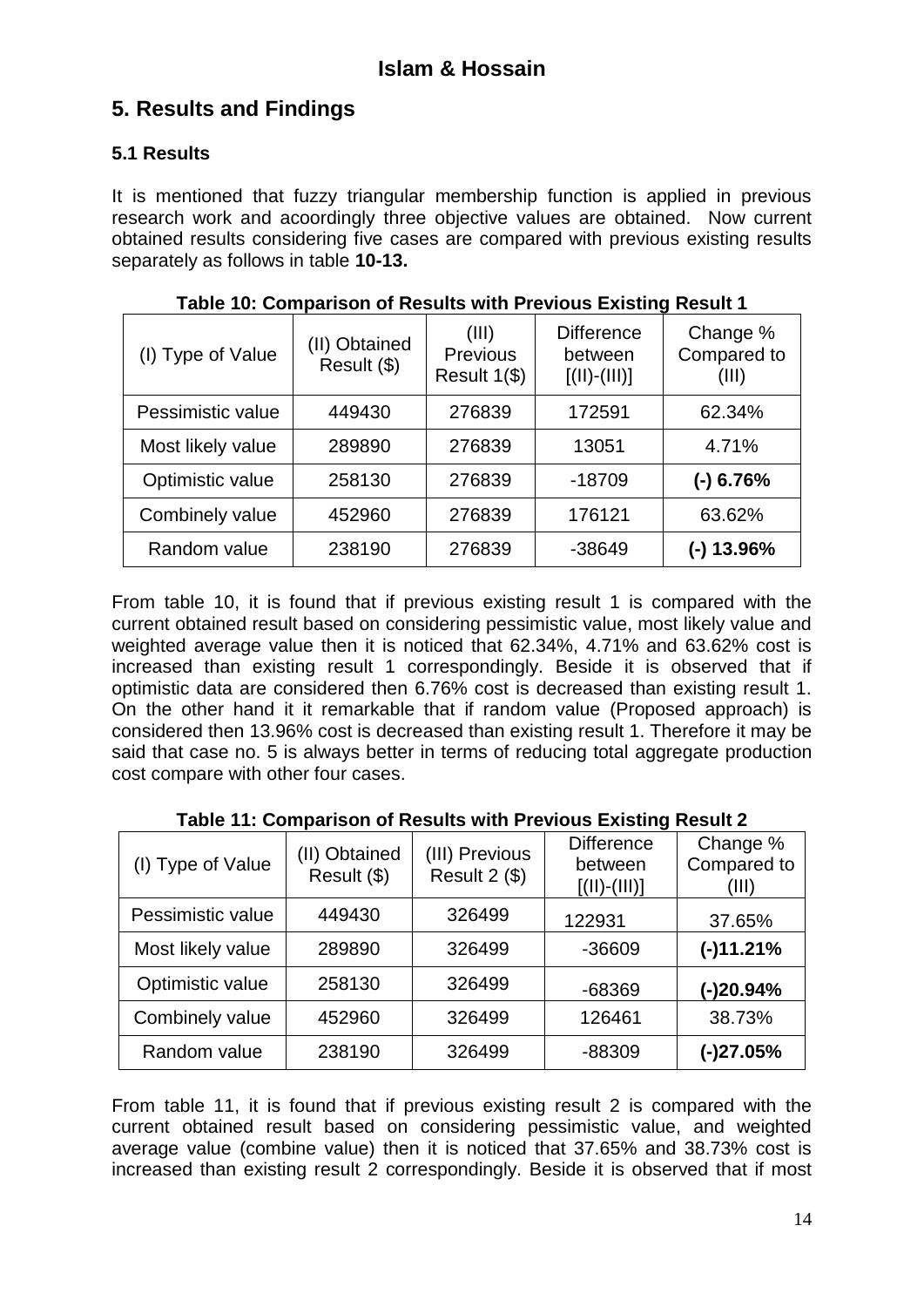likely, optimistic data and random values are considered then 11.21%, 20.94% and 27.05% cost is decreased correspondingly than existing result 1. Throughout this observation it is remarkable that if random value (Proposed approach) is considered then 27.05% cost is decreased than existing result 2 which is the maximum cost reducing rate among these 5 consdierations. Therefore it may be said that case no. 5 (considering random number generation from a specific limit) is always better in terms of reducing total aggregate production cost compare with other four cases.

| (I) Type of Value | (II)<br>Obtained<br>Result (\$) | (III)<br>Previous<br>Result 3<br>(\$) | <b>Difference</b><br>between<br>$[(   )-(   )]$ | Change %<br>Compared to<br>(III) |
|-------------------|---------------------------------|---------------------------------------|-------------------------------------------------|----------------------------------|
| Pessimistic value | 449430                          | 356339                                | 93091                                           | 26.12%                           |
| Most likely value | 289890                          | 356339                                | -66449                                          | (-)18.65%                        |
| Optimistic value  | 258130                          | 356339                                | $-98209$                                        | (-)27.56%                        |
| Combinely value   | 452960                          | 356339                                | 96621                                           | 27.11%                           |
| Random value      | 238190                          | 356339                                | $-118149$                                       | (-)33.16%                        |

**Table 12: Comparison of Results with Previous Existing Result 3**

From table 12, it is found that if previous existing result 3 is compared with the current obtained result based on considering pessimistic value and weighted average value ( combine value) then it is noticed that 26.12% and 27.11% cost is increased than existing result 3 correspondingly. Beside it is observed that if most likely, optimistic and random values are considered then 18.65%, 27.56% and 33.16% cost is decreased correspondingly than existing result 3. Throughout this observation it is remarkable that if random value (Proposed approach) is considered then 33.16% cost is decreased than existing result 3 which is the maximum cost reducing rate among these 5 consdierations. Therefore it may be said that case no. 5 (considering random number generation from a specific limit) is always better in terms of reducing total aggregate production cost compare with other four cases.

| Case No. | [II] Obtained<br>result(\$) | [III] Obtained<br>results (\$) from<br>Case 5 | Differences(\$)<br>$[  -   ]$ | Change %<br>compared<br>to [II] |
|----------|-----------------------------|-----------------------------------------------|-------------------------------|---------------------------------|
| Case 1   | 449430                      | 238190                                        | 211240                        | 47.00%                          |
| Case 2   | 289890                      | 238190                                        | 51700                         | 17.83%                          |
| Case 3   | 258130                      | 238190                                        | 19940                         | 7.72%                           |
| Case 4   | 452960                      | 238190                                        | 214770                        | 47.41%                          |

From table 13, it is found that based on proposed approach that's mean Case no. 5 produced always lowest cost compare to other four cases. Therefore it is said that Case no. 5 is always cost effective approach compare to Case no.1, Case no. 2, Case no. 3 and Case no. 4 respectively. So it can be said that case 5 generate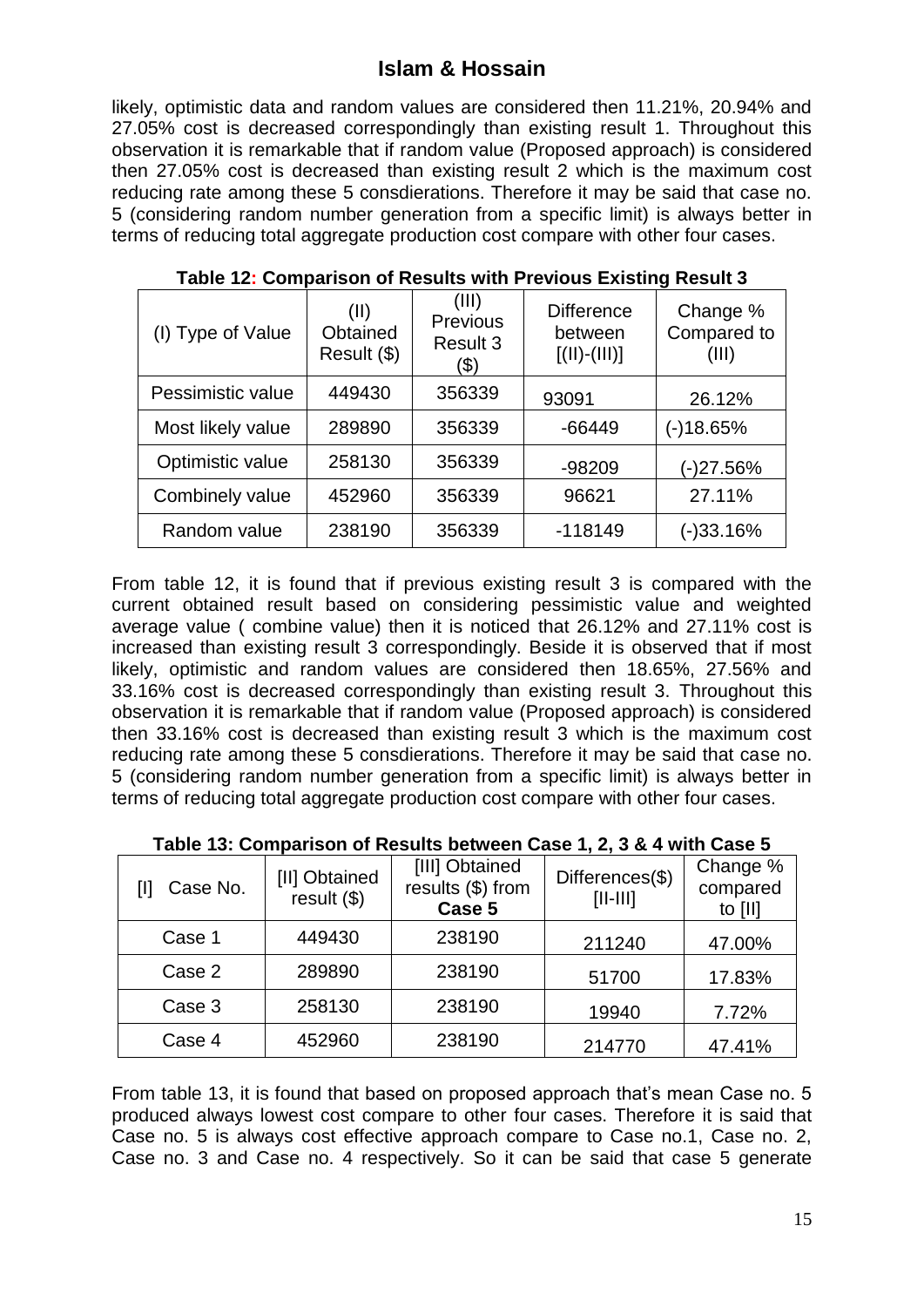different result which is relatively better from any previous approach. It gives a unique idea and advance knowledge for practioners as well as researchers.

### **Sensitivity Analysis**

It is noted that in this research work random values are considered that have been generated randomly from a predefined specific range for evaluating the proposed approach. There is infinite no. of random values in each of the range. So there is question how much values should be evaluated. For searching this answer consequtively from 1 to 150000 random values are evaluated. It is noticed in the early period that is when evaluating small amount of random values its produce relatively worse result than others higher number. To clarify this notion evaluation of random number and their corresponding results are represented as follows in figure 1.



**Figure 1: Graphical representation of sensitivity analysis in Bar Diagram**

### **5.2 Findings**

Throughout the analysis and observation it is seen that proposed approach Case no. 5 (Random no. generation from a specific limit) is always producing better result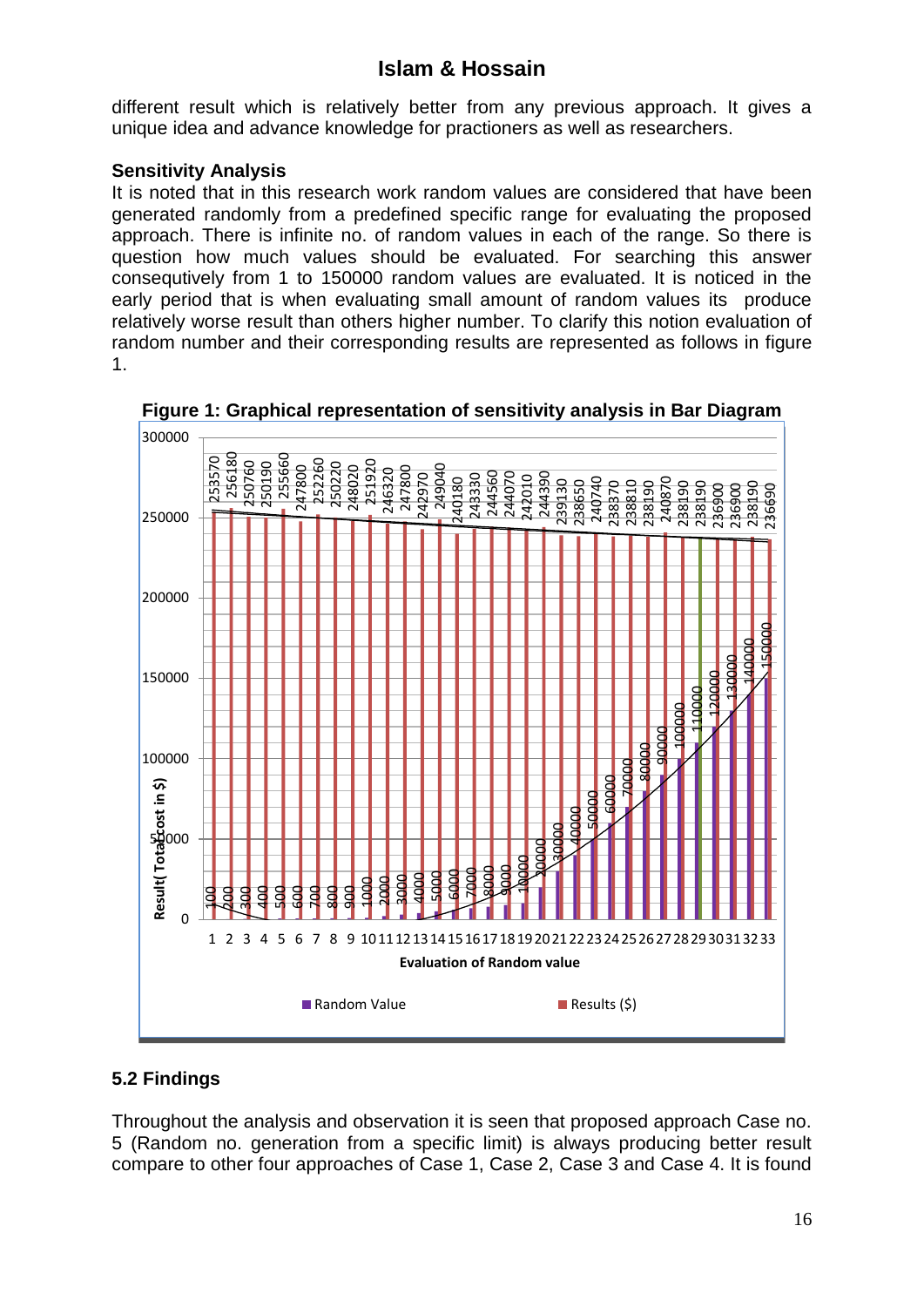that applying Case 5 total Aggregate Production Planning cost around 47.00%, 17. 83%, 7.72% and 47.41% is decreased compare to Case 1, Case 2, Case 3 and Case 4 respectivly. Besides if result based on Case 5 is compared to previously obtained results it is found that around 13.96%, 27.05% and 33.16% of total aggregate production planning cost is decreased than previous results 1, 2 and 3 respectively. To sums up it is said that proposed approach Case no. 5 is always responsible for producing better result compare to others approaches. Hence, the authors want to conclude that proposed approach not only cost effective approach but also a novel idea to solve the aggregate production planning problem under considering uncertain environment.

## **6. Conclusion**

In this research work the proposed approach draws the attention of the APP practioner how to uncertain value is considered for getting APP decision. It focused advance knowledge for the researchers as well as practioner. Presently most of the researchers as well as practioner used certain value for getting APP decision regarding on uncertain environment. But by this proposed approach APP practioners can be used their uncertain value in their uncertain environment directly. Iteratively random value is used randomly for evaluating the APP model until the satisfactory result is found out. As it is done by matlab computer software so a lot of random value can be evaluated within very short time. Hence the result by this approach may be more acceptable to practioners and to researchers. Finally it may be concluded that this new approach may be novel idea and open a new dimension for the researchers as well as practioners in future for handling uncertain environment for other field also.

## **7. Recommendations for Further Research**

Research is continuous and never ending process. Researchers always try to find out a unique result overcoming past limitations. But still there remains scope to carry out the research work on the same area for improving the result. In this research work author has been tried to overcome some limitations of past research work to get better APP result. The major limitation of this research work is that for justifying proposed approach secondary data have been used. Besides, only Linear Programming (LP) is applied to evaluate the proposed approach but there are various types of algorithm such as genetic algorithm, particle swarm algorithm, ant colony optimization that may be used to evaluate the proposed approach for getting better result.

### **References**

Baykasoglu, A, Gocken, T, 2010, 'Multi-objective aggregate production planning with fuzzy parameters', *Advance in Engineering Software,* vol. 41, pp. 1124-1131

Bowman, EH, 1956, 'Production scheduling by the transportation method of linear programming', *Operations Research*, vol.4, pp. 100–103

Bowman, EH, 1963, 'Consistency and optimality in managerial decision making', *Management Science*, vol. 9, pp. 310–321

Charnes, A, Cooper, WW, 1961, 'Management models and industrial applications of linear programming' New York: Wiley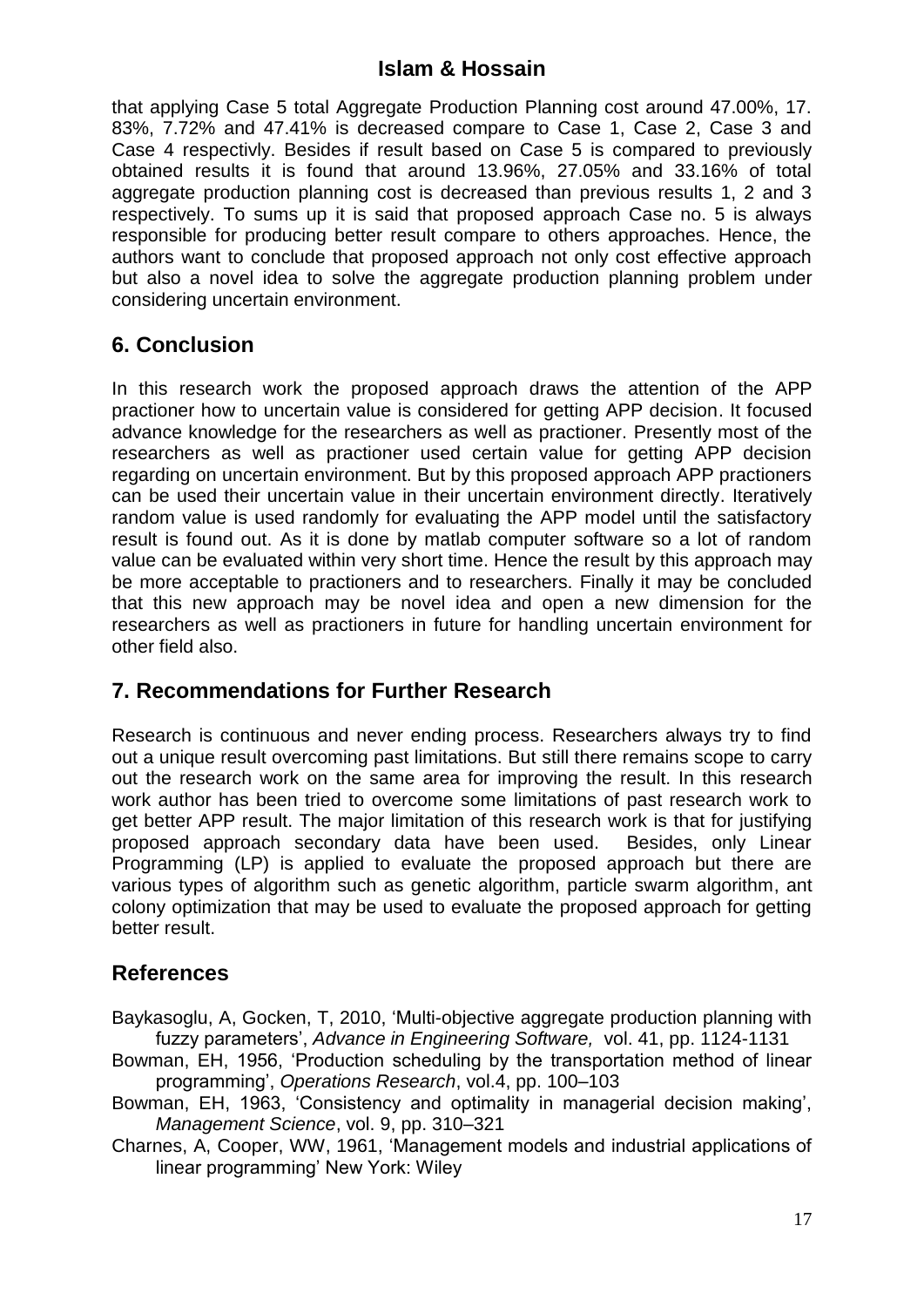- Chakrabortty, RK, Hasin, MAA, 2013, 'Solving an aggregate production planning problem by using multi-objective genetic algorithm ( MOGA) approach', *International Journal of Industrial Engineering Computations*, vol. 4, pp. 1-12.
- Cheng, W, Bing, LX, 2013, 'Integrated production planning and control: A multiobjective optimization model', *Journal of Industrial Engineering and Management,* vol. 6, no. 4, pp. 815-830
- Chen, SP, Huang, WL, 2014, 'Solving Fuzzy Multiproduct Aggregate Production Planning Problems Based on Extension Principle', *International Journal of Mathematics and Mathematical Sciences,* vol. 2014 (2014), Article ID 207839, 18 pages
- Damghani, KK, Shahrokh, A, 2014, 'Solving a New Multi-Period Multi-Objective Multi-Product Aggregate Production Planning Problem Using Fuzzy Goal Programming', *Industrial Engineering & Management Systems,* vol. 13, no. 4, pp. 369-382
- Effati, S, Abbasiyan, H, 2010, 'Solving Fuzzy Linear Programming Problems with Piecewise Linear Membership Function', *Applications and Applied Mathematics: An international Journal*, vol. 05, no. 10, pp. 1601-1630
- Filho, ATDA, Souza, FMCD, Almedia, ATD, 2006, A Multi criteria Decision Model for Aggregate Planning Based on the Manufacturing Strategy', *Third International Conference on Production Research – Americas' Region 2006 (ICPR-AM06)*
- Gulsun, B, Tuzkaya, G, Tuzkaya, UR, Onut, S, 2009, 'An Aggregate Production Planning Strategy Selection Methodology based on Linear Physical Programming', *International Journal of Industrial Engineering*, vol.16, no. 2, pp. 135-146
- Hasem, SMJMAE, Malekly, H, Aryanezhad, MB, 2011, 'A multi-objective robust optimization model for multi-product multi-site aggregate production planning in a supply chian under uncertainty', *Int. J. Production Economics*, vol.134, pp. 28-42
- Holt, CC, Modigliani, F, Simon, HA, 1955, 'Linear decision rule for production and employment scheduling', *Management Science*, vol. 2, pp. 1–30
- Huang, W L, Chen, SP, 2012, 'Optimal Aggregate Production Planning with Fuzzy Data', *World Academy of Science, Engineering and Technology*, vol. 6, pp. 8- 24
- Jamalnia, A, Soukhakian, MA, 2009, 'A Hybrid Fuzzy Goal Programming Approach with Different Goal Priorities to Aggregate Production Planning', *Computers & Industrial Engineering*, vol. 56, pp. 1474-1486
- Jana, B, Roy, TK, 2005, 'Multi-objective Fuzzy Linear Programming and its Application in Transportation Model, *Tamsui Oxford Journal of Mathematical Sciences*, vol. 21, no. 2, pp. 243-268
- Jain, A, Palekar, US, 2005, 'Aggregate production planning for a continuous reconfigurable manufacturing process', *Computers & Operations Research*, vol. 32, pp. 1213–1236
- Jones, CH, 1967, 'Parametric production planning', *Management Science*, vol.13, pp. 843–866
- Leung, SCH, Wu, Y, Lai, KK, 2003, 'Multi-site aggregate production planning with multiple objectives: A goal programming approach', *Production Planning & Control: the Management of Operations*, vol. 14, no. 5, pp. 425-436
- Maciej, N, 2013, 'An Interactive Procedure for Aggregate Production Planning', *Croatian Operation Research Review (CRORR)*, vol. 4